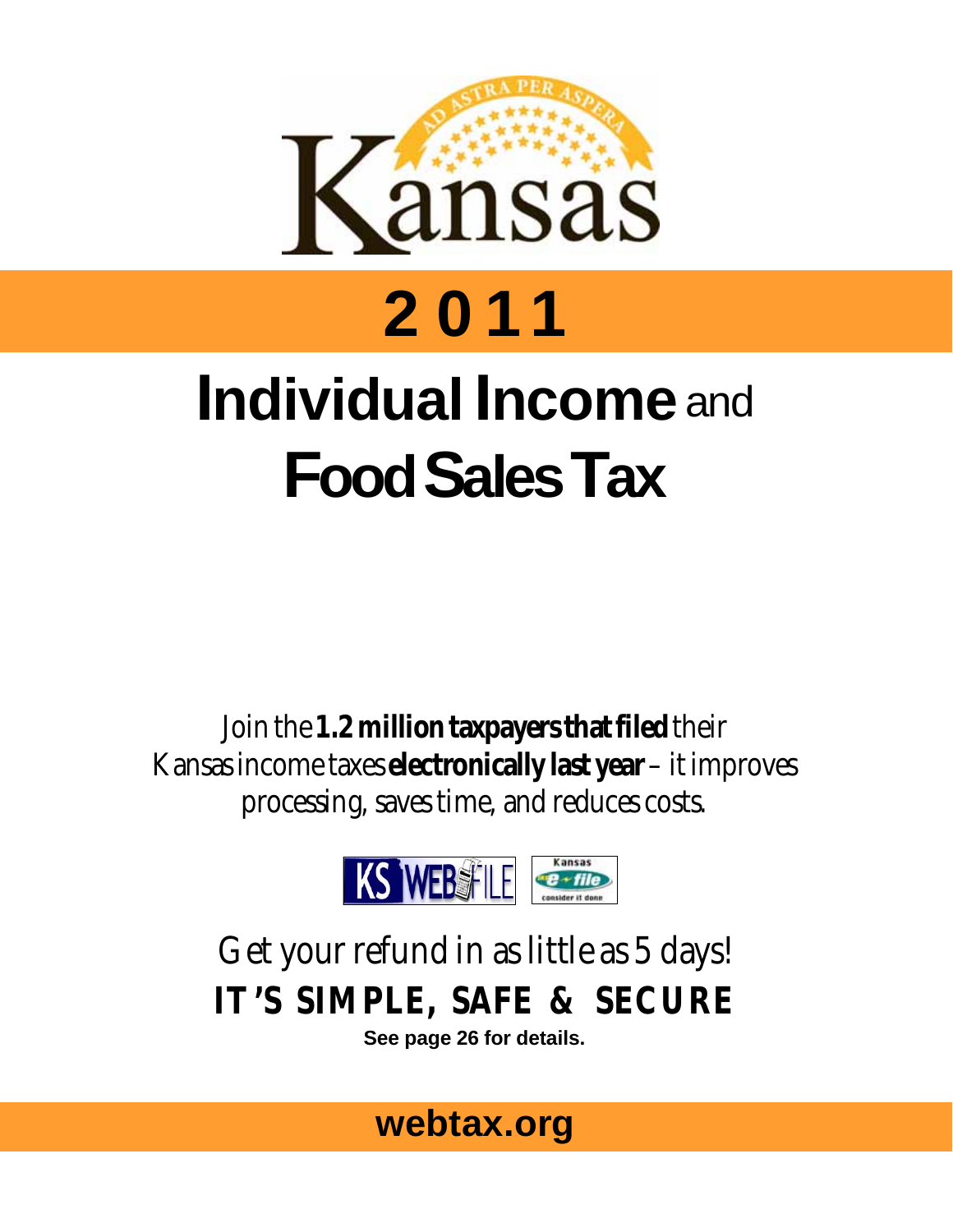## **What's In This Book**

## **What's New**

**DUE DATE FOR FILING.** April 17, 2012 is the due date for filing 2011 income tax returns. See page 4.

**FOOD SALES TAX ALLOWANCES.** Qualifying income and refund amounts for food sales tax have increased – see page 8.

**NEW TAX CREDIT REQUIREMENT.** A Social Security number is now required for all dependents and a spouse (if applicable) when claiming a tax credit, the earned income credit, a credit for dependent care, and a food sales tax refund.

**INDIVIDUAL DEVELOPMENT ACCOUNT (IDA) CREDIT.** The credit for contributions to IDAs increased from 50% to 75%. See Schedule K-68.

**NEW CREDIT – PROMOTING EMPLOYMENT ACROSS KANSAS CREDIT (PEAK).** A credit for 95% of tax liability attributed to qualified business income is available to "business owners" that relocate a business to Kansas and is certified through the Kansas Department of Commerce as having met PEAK qualifications. **The K-40 must be filed electronically to claim this credit**. The credit will be computed in the electronic return preparation process – see page 26 for electronic information.

 **NEW CREDIT FOR TAX YEAR 2012 – RURAL OPPORTUNITY ZONE (ROZ).** A credit for 100% of Kansas tax liability will be available next tax year (2012) for nonresidents who establish residency (domicile) in one of the 50 ROZ counties in Kansas. To qualify you must have:

- established residency in a ROZ on or after July 1, 2011 and remained domiciled in the ROZ during the **entire** year for which the credit is to be claimed.
- been domiciled outside of Kansas in the five or more years prior to establishing domicile in a ROZ.
- not exceeded \$10,000 in "Kansas source income" for each of the five years prior to your residency in a ROZ.

For details see our web site at **ksrevenue.org** or the Kansas Department of Commerce web site at: **kansascommerce.com** 

**HIGH PERFORMANCE INCENTIVE PROGRAM CREDIT (HPIP).** HPIP carry forward on unexpired credits is increased from 10 to 16 years for those investments that were placed into service in taxable years commencing after December 31, 2000. See Schedule K-59.

**BUSINESS** & **JOB DEVELOPMENT CREDIT.** This credit is no longer available in metro counties. Beginning in tax year 2012, it will not be available in metro and non-metro counties. See Schedule K-34.

*If you purchased goods on-line or through catalogs, newspapers, TV ads, etc. and did not pay sales tax, then you likely owe Kansas Compensating Use Tax* 

 **What is Compensating Use Tax?** Since 1937 Kansas has imposed a compensating use tax on goods purchased from outside Kansas and used, stored or consumed in Kansas. Its purpose is to protect Kansas retailers from unfair competition from out-of-state retailers who sell goods tax-free by applying a tax on these items equal to the Kansas rate. It also helps to assure fairness to Kansans who purchase the same items in Kansas and pay Kansas sales tax.

Individuals and businesses buying items from retailers in other states may be subject to Kansas compensating use tax on those purchases. The use tax applies to the total cost of the merchandise, including postage, shipping, handling or transportation charges. The use tax rate is the same as the combined state and local sales tax rate in effect where the buyer takes delivery in Kansas. For individuals, this is usually our home. For businesses, it will be the office, shop, job site, etc. where the item(s) are used.

**Do I owe this tax?** *Kansans* that buy goods in other states or through catalogs, internet, mail-order companies, or from TV, magazine and newspaper ads must pay Kansas use tax on these purchases if the seller does not charge a Kansas tax equal to the Kansas Retailers' Sales Tax rate in effect where the item(s) will be used, stored or consumed. EXAMPLE: An Anytown, KS resident orders a computer from a company in New York over its web site. Total cost for the computer is \$2,000 plus \$10 shipping. The Anytown resident will owe 8.95% (current Anytown sales tax rate) Kansas use tax on the total cost of  $$2,010 - $2,010 \times 0.0895 = $179.90.$ 

 **How do I pay the Compensating Use Tax?** To pay the Kansas use tax on your untaxed out-of-state purchases made during calendar year 2011, refer to the instructions for line 18 of Form K-40 on page 10. You may either use the chart, or compute the tax due by applying the state and local sales tax rate in effect for your address to the total purchases subject to the tax. *Don't know your sales tax rate?* Go to **kssst.kdor.ks.gov/lookup.cfm** to look up the rate for your location.

If you have any questions about use tax or about your responsibilities for reporting and paying this tax as an individual Kansas consumer, please contact our Taxpayer Assistance Center (see page 26).



The **ORNATE BOX TURTLE** has notoriety as the official Kansas state reptile. It is also a favorite of kids, allowing close-up enjoyment of a very interesting animal. The male of this species has red eyes. While not on a current list for sensitive species, they are definitely in danger from over-harvest and need your support now more than ever. Contribute to the Chickadee Checkoff to help conserve this fascinating Kansas creature.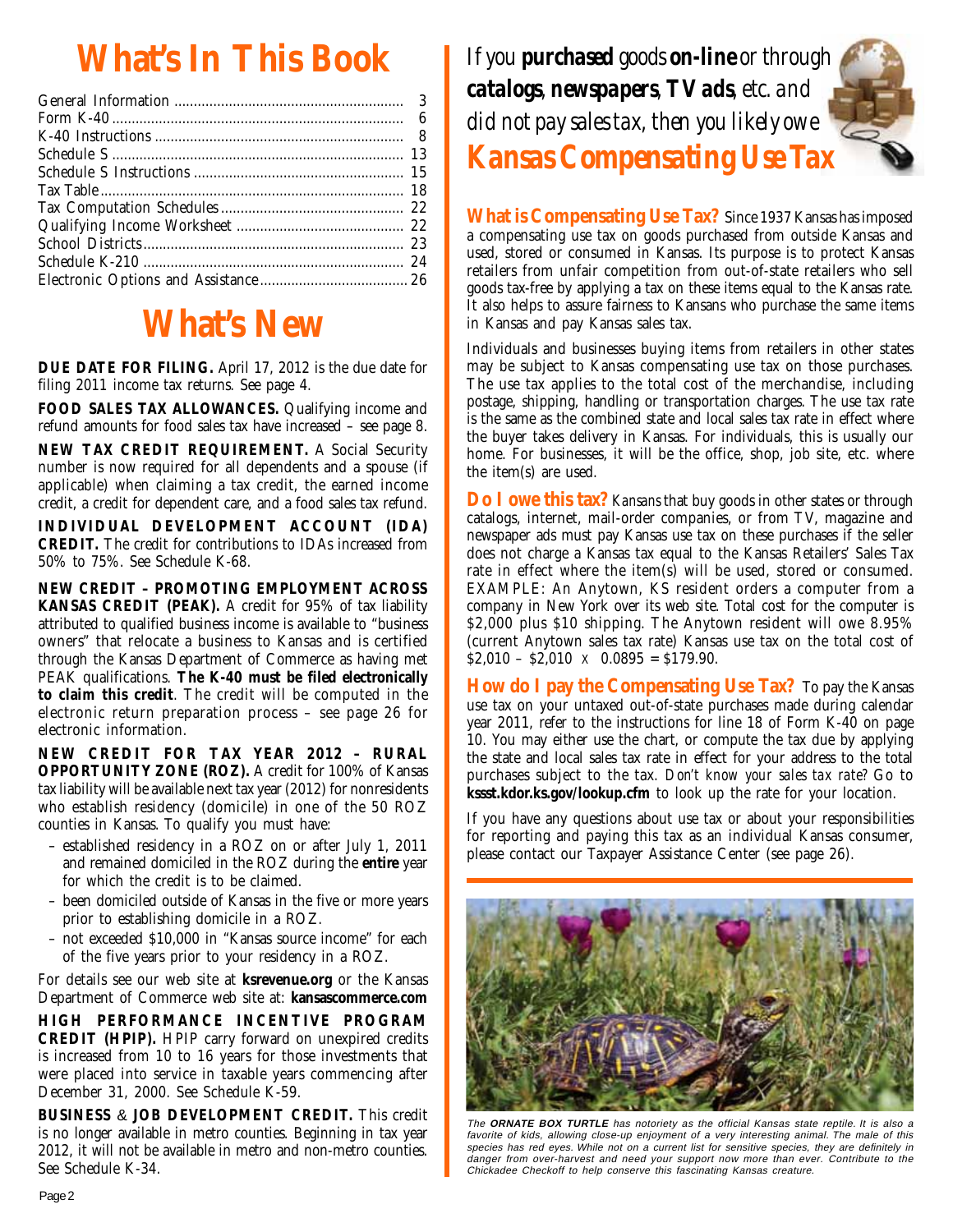### **GENERAL INFORMATION**

If any due date falls on a Saturday, Sunday, or legal holiday, substitute the next regular workday.

## **Who Must File a Return**

You must file a Kansas individual income tax return to receive any refund of taxes withheld, regardless of the amount of total income, or to receive the food sales tax refund.

#### **KANSAS RESIDENTS**

 If you were a Kansas resident for the entire year, you must file a Kansas individual income tax return if: 1) you are A Kansas resident for income tax purposes is anyone who lives in Kansas, regardless of where they are employed. An individual who is away from Kansas for a period of time and has intentions of returning to Kansas is a resident. required to file a federal income tax return; **or**, 2) your Kansas adjusted gross income is more than the total of your Kansas standard deduction and exemption allowance.

The minimum filing requirements are shown in the following table. If you are not required to file a federal return, you may use this table to determine if you are required to file a Kansas return. For example, if your filing status is single, and you are over 65, you need not file a Kansas return unless your gross income is over \$6,100. A married couple filing jointly would not be required to file a Kansas return unless their gross income is over \$10,500.

|                                          | A Kansas resident must file if he or she is:                               | And gross income is at least: |     |                                                                      |
|------------------------------------------|----------------------------------------------------------------------------|-------------------------------|-----|----------------------------------------------------------------------|
| SINGLE                                   |                                                                            |                               |     | \$5,250<br>\$6,100<br>6.950                                          |
| <b>MARRIED</b><br>FILING JOINT           | 65 or older or blind (one spouse) and 65 or older and blind (other spouse) |                               |     | \$10.500<br>\$11.200<br>\$11.900<br>\$11.900<br>\$12,600<br>\$13.300 |
| HEAD OF<br>HOUSEHOLD                     |                                                                            |                               |     | \$9,000<br>\$9.850<br>\$10.700                                       |
| <b>MARRIED</b><br><b>FILING SEPARATE</b> |                                                                            |                               | \$. | \$5.250<br>\$5.950<br>6.650                                          |

#### **MINOR DEPENDENTS**

A minor child claimed on another person's return can claim a standard deduction of \$500 or the amount of their earned income (wages) up to \$3,000, whichever is greater. Unearned income (such as interest and dividends) over \$500 is taxable to Kansas and a Kansas return must be filed. If the taxable income (line 7, Form K-40) is zero, a return is not required. However, you must file a Kansas individual income tax return to receive any refund of taxes withheld, regardless of the amount of total income.

#### **NONRESIDENTS**

If you are not a resident of Kansas, but you received income from Kansas sources, you must file a Kansas return regardless of the amount of income received from Kansas sources (see Kansas source income on page 17).

If your employer withheld Kansas taxes from your wages in error, you must also file a Kansas return in order to receive a refund, even though you had no income from Kansas sources. A letter from your employer on company letterhead and signed by an authorized company official explaining the error must accompany your return. The letter must state the amount of wages and withholding applicable to Kansas.

#### **PART-YEAR RESIDENTS**

You are considered a part-year resident of Kansas if you were a Kansas resident for less than 12 months during the tax year. As a part-year resident, you must include the dates that you were a resident in Kansas on Form K-40 and complete Part B of Schedule S.

#### **MILITARY PERSONNEL**

The active and reserve duty service pay of military personnel is taxable ONLY to your state of legal residency, no matter where you are stationed during the tax year. If your home of record on your military records is Kansas, and you have not established residency in another state, you are still a Kansas resident and all of your income, including your military compensation, is subject to Kansas income tax.

If you are a nonresident of Kansas but are stationed in Kansas due to military orders, you must file a Kansas return if you received income from Kansas sources. Only income from Kansas sources is used to determine the Kansas income tax due for nonresident military service members. Nonresident service members will subtract out the amount of their military compensation on Schedule S, line A13.

Kansas income for services performed by a non-military spouse of a nonresident military service member is exempt from Kansas income tax. To qualify for this exemption, the non-military spouse must be residing in Kansas solely because the military service member is stationed in Kansas under military orders. Non-military spouses of service members stationed in Kansas will subtract out their Kansas source income on Schedule S, line A13.

#### **NATIVEAMERICAN INDIANS**

Income received by native American Indians that is exempt from federal income tax is also exempt from Kansas income tax. Income earned by a native American Indian residing on his/her tribal reservation is exempt from Kansas income tax only when the income is from sources on his/her tribal reservation. If any such income is included in the federal adjusted gross income, it is subtracted on Schedule S, line A17.

Kansas law provides that if a husband or wife is a resident of Kansas while the other is a nonresident of Kansas, and file a Married Filing Joint federal return, they must file a Married Filing Joint Kansas return and file as "nonresidents" of the state of Kansas.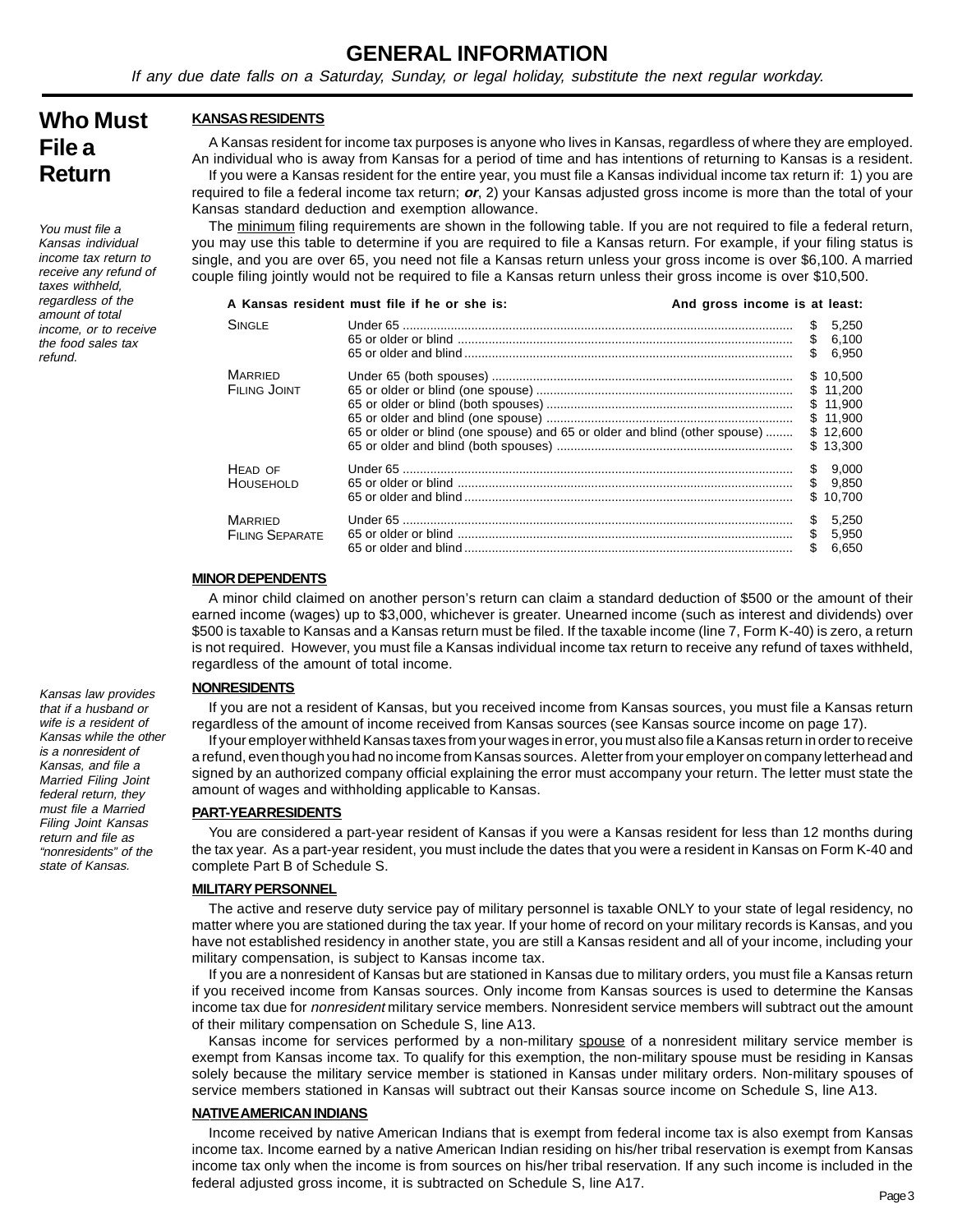| <b>When to File</b><br>You can "file now"<br>and "pay later" using<br>our Direct Payment<br>option. See page 11.                                                                                                                              | If your 2011 return is based on a calendar year, it must be filed and the tax paid no later than April 17, 2012.<br>Taxpayers will have extra time to file and pay income tax because April 15 falls on a Sunday and Emancipation<br>Day – a holiday observed in the District of Columbia – falls on Monday, April 16; so by law this holiday impacts<br>tax deadlines in the same way as any federal holiday. The Kansas filing due date is based on the IRS due date;<br>therefore, filing and payment deadlines that fall on weekends and legal holidays are timely satisfied if met on the<br>next business day, which for 2012 returns is April 17. If your Kansas return is based on a fiscal year, it is due the<br>15th day of the 4th month following the end of your fiscal year. The instructions in this booklet apply to a calendar<br>year filer.<br>AMENDED RETURNS: If the amended return will result in a refund to you, the amended return must be filed<br>within three (3) years of when the original return was filed (including extensions allowed) or within two (2) years<br>from the date the tax was paid, whichever is later. |
|-----------------------------------------------------------------------------------------------------------------------------------------------------------------------------------------------------------------------------------------------|----------------------------------------------------------------------------------------------------------------------------------------------------------------------------------------------------------------------------------------------------------------------------------------------------------------------------------------------------------------------------------------------------------------------------------------------------------------------------------------------------------------------------------------------------------------------------------------------------------------------------------------------------------------------------------------------------------------------------------------------------------------------------------------------------------------------------------------------------------------------------------------------------------------------------------------------------------------------------------------------------------------------------------------------------------------------------------------------------------------------------------------------------------|
| Where to<br><b>File</b>                                                                                                                                                                                                                       | Mail your Kansas individual income tax return to the following address:<br>INDIVIDUAL INCOME TAX/FOOD SALES TAX<br>KANSAS DEPARTMENT OF REVENUE<br>915 SW HARRISON ST<br>TOPEKA, KS 66699-1000                                                                                                                                                                                                                                                                                                                                                                                                                                                                                                                                                                                                                                                                                                                                                                                                                                                                                                                                                           |
| <b>If You Need</b><br><b>Forms</b>                                                                                                                                                                                                            | Due to the sensitivity of the department's imaging equipment for tax return processing, only an original<br>preprinted form or an approved computer-generated version of the K-40, Schedule S, and K-40V should be filed.<br>Do not send KDOR (Kansas Department of Revenue) a "copy" of your form.<br>Kansas income tax forms are available by calling or visiting our office (see page 26). Forms that do not contain<br>colored ink for imaging purposes can be downloaded from our web site at: ksrevenue.org                                                                                                                                                                                                                                                                                                                                                                                                                                                                                                                                                                                                                                        |
| <b>Extension of</b><br><b>Time to File</b><br>An extension of time<br>to file is NOT an<br>extension of time to<br><b>pay</b> the tax.                                                                                                        | If you are unable to complete your Kansas return by the filing deadline, you may request an extension of time<br>to file. If you filed Form 4868 with the Internal Revenue Service for an automatic extension to file, enclose a copy<br>of this form with your completed Form K-40 to automatically receive an extension to file your Kansas return.<br>Kansas does not have a separate extension request form. If you are entitled to a refund, an extension is not<br>required.<br>To pay the tax balance due for an extension, use the Kansas Payment Voucher (K-40V). Check the box on the<br>K-40V indicating extension payment. If you do not pay the tax due (may be estimated) by the original due date, you<br>will owe interest and penalty on any balance due.                                                                                                                                                                                                                                                                                                                                                                               |
| <b>Your Federal</b><br><b>Return</b>                                                                                                                                                                                                          | If you file Form K-40 using a Kansas address, you do not need to include a copy of your federal return. However,<br>keep a copy as it may be requested by KDOR at a later date. If your Form K-40 shows an address other than<br>Kansas, you must enclose a copy of your federal return (1040EZ, 1040A or 1040 and applicable Schedules A-F)<br>with your Kansas return.                                                                                                                                                                                                                                                                                                                                                                                                                                                                                                                                                                                                                                                                                                                                                                                 |
| <b>Confidential</b><br><b>Information</b>                                                                                                                                                                                                     | Income tax information disclosed to KDOR, either on returns or through department investigation, is held in<br>strict confidence by law. KDOR, the Internal Revenue Service, and several other states have an agreement under<br>which some income tax information is exchanged. This is to verify the accuracy and consistency of information<br>reported on federal and Kansas income tax returns.                                                                                                                                                                                                                                                                                                                                                                                                                                                                                                                                                                                                                                                                                                                                                     |
| <b>Innocent</b><br><b>Spouse Relief</b>                                                                                                                                                                                                       | In those cases where husband and wife file as married filing joint for Kansas, and one spouse is relieved of<br>federal liability by the IRS under 26 USC 6013(e) or 6015, he or she is also relieved of Kansas tax, penalty and<br>interest. Innocent spouse relief is also provided in Kansas cases where such relief would have been provided on<br>the federal level had there been a federal liability.                                                                                                                                                                                                                                                                                                                                                                                                                                                                                                                                                                                                                                                                                                                                             |
| <b>Estimated Tax</b><br>If two-thirds of your<br>income is from<br>farming or fishing,<br>you are not required<br>to make estimated<br>tax payments - but<br>your return must be<br>filed and your tax<br>paid on or before<br>March 1, 2012. | If you have self-employment income or other income not subject to Kansas withholding, you may be required<br>to prepay your Kansas income tax through estimated tax payments. Estimated tax payments are required if:<br>1) your Kansas income tax balance due, after withholding and prepaid credits, is \$500 or more; and 2) your<br>withholding and prepaid credits for the current tax year are less than 90% of the tax on your current year's return,<br>or 100% of the tax on your prior year's return.<br>For your convenience, estimate tax payments can be made on-line at https://www.kdor.org/personaltax/<br>default.aspx or you may request Form K-40ES by contacting KDOR (see page 26).<br>Underpayment Penalty: If line 28 minus line 18 of Form K-40 is at least \$500 and is more than 10% of the tax<br>on line 17 of Form K-40, you may be subject to a penalty for underpayment of estimated tax. Use Schedule<br>K-210 to see if you will have a penalty or if you qualify for one of the exceptions to the penalty.                                                                                                             |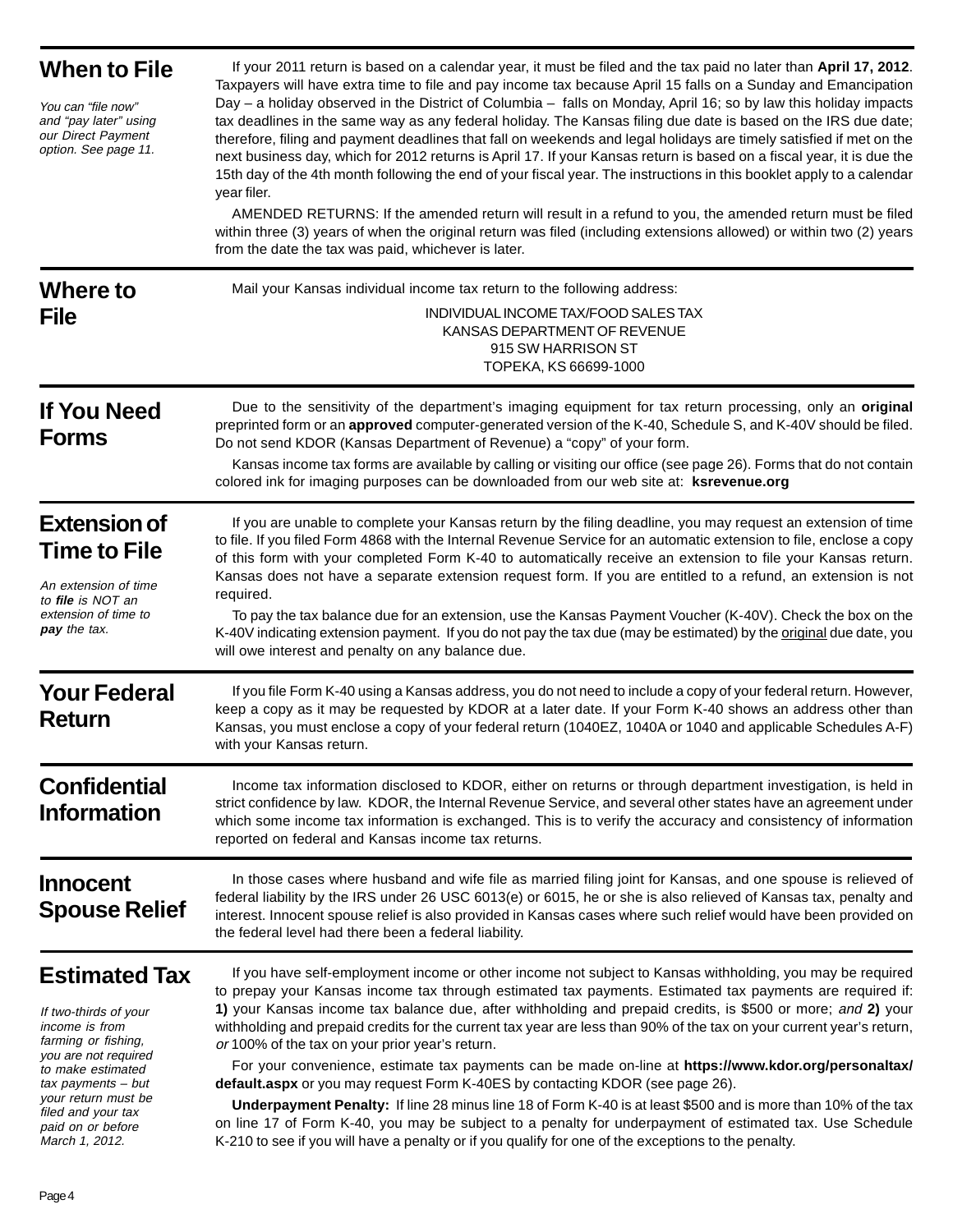## **Amending Your Return**

If you filed a Schedule S with your original return, then you must file a Schedule S with your amended return, even if there are no amended changes to the Schedule.

You must file an amended Kansas return when: 1) an error was made on your Kansas return, 2) there is a change (error or adjustment) on another state's return, or 3) there is a change (error or adjustment) on your federal return. **In the Amended Return section of Form K-40, mark the box that explains the reason for amending your 2011 Kansas return.** 

Pay the full amount of tax and interest due on an amended return and no late pay penalty will be assessed. Refer to KDOR's web site for annual interest rates.

AMENDED FEDERAL RETURN: If you are filing an amended federal income tax return, Form 1040X, for the same taxable year as this amended return, you must enclose a complete copy of the amended federal return and full explanations of all changes made on your amended Kansas return. If your amended federal return is adjusted or disallowed, it is necessary to provide KDOR with a copy of the adjustment or denial letter.

If you did not file a Kansas return when you filed your original federal return, and the federal return has since been amended or adjusted, use the information on the amended or adjusted federal return to complete your original Kansas return. A copy of both the original and amended federal returns should be enclosed with the Kansas return along with an explanation of the changes.

 FEDERAL AUDIT: If a previously filed federal return was not correct, or if your original return was adjusted by the IRS, amended returns or copies of the Revenue Agent's Reports must be submitted within 180 days of the date the federal adjustments are paid, agreed to, or become final, whichever is earlier. Failure to properly notify the Director of Taxation within the 180 day period will cause the statute of limitations to remain open (KDOR could make assessments for as many years back as necessary).

## **Deceased Taxpayers**

If you are the survivor or representative of a deceased taxpayer, you must file a return for the taxpayer who died during the calendar year.

If you are a surviving spouse filing a joint federal income tax return, a joint Kansas return must also be filed. Include the decedent's Social Security number in the space provided in the heading of the return. Be sure the appropriate box below the heading has been checked.

**Decedent Refund Documentation.** If you are a surviving spouse requesting a refund of \$100 or less, you must enclose **ONE** of the following with your Form K-40:

- Federal Form 1310, Statement of Person Claiming Refund Due a Deceased Taxpayer
- Death certificate
- Obituary statement
- Funeral home notice
- Letters Testamentary
- Kansas Form RF-9, Decedent Refund Claim

If you are a surviving spouse requesting a refund of OVER \$100, or if a refund of ANY amount is being requested by someone other than the surviving spouse, you must submit with your Form K-40:

- Proof of death (death certificate, obituary statement or funeral home notice), AND
- Kansas Form RF-9, Decedent Refund Claim

## **Food Sales Tax Refund**

If you filed a Kansas income tax return last year, you can use "WebFile" to claim your food sales tax refund and get it fast! See page 26.

Form K-40 is not only a Kansas income tax return, but also the claim form for the food sales tax refund. This program offers a refund of the sales tax paid on food. To qualify, you must be 55 years of age or older, or be blind or disabled, or have a dependent child under 18 who lived with you all year whom you claim as a personal exemption. You must also be a Kansas resident (residing in Kansas the entire year) whose Kansas qualifying income is \$35,400 or less. The refund is claimed on line E on the front of Form K-40 – see instructions on page 8. The food sales tax refund will either increase the amount of your income tax refund or decrease the amount you owe.

All returns requesting a food sales tax refund **must be received** by KDOR **no later than April 17** or within the federal extension period. Failure to file for a food sales tax refund before October 15 will result in a denial of the refund. The Director of Taxation may extend the time for filing any claim when good cause exists, or accept a claim filed after the deadline for filing in the case of sickness, absence or disability of the claimant if such claim has been filed within four years of such deadline.

## **Homestead & Property Tax Relief Refunds**

These claims can be filed electronically. Refer to the K-40H and K-40PT instructions on our web site for details.

The Homestead Refund program offers a property tax rebate of up to \$700 for homeowners and renters. To qualify, the claimant must be a Kansas resident (residing in Kansas the entire year) whose 2011 household income was \$31,200 or less, and who is over 55 years old, or is blind or disabled, or has a dependent child under 18 who lived with them all year. "Household income" is generally the total of all taxable and nontaxable income received by all household members. This refund is claimed on Kansas Form K-40H, Kansas Homestead Claim.

A property tax refund for homeowners, 65 years of age or older with household income of \$17,700 or less, is also available on Form K-40PT. The refund is 75% of the property taxes paid. Claimants who receive this property tax refund **cannot** claim a Homestead refund.

The Homestead and Property Tax Relief forms and instructions are available by calling or visiting our office (see page 26).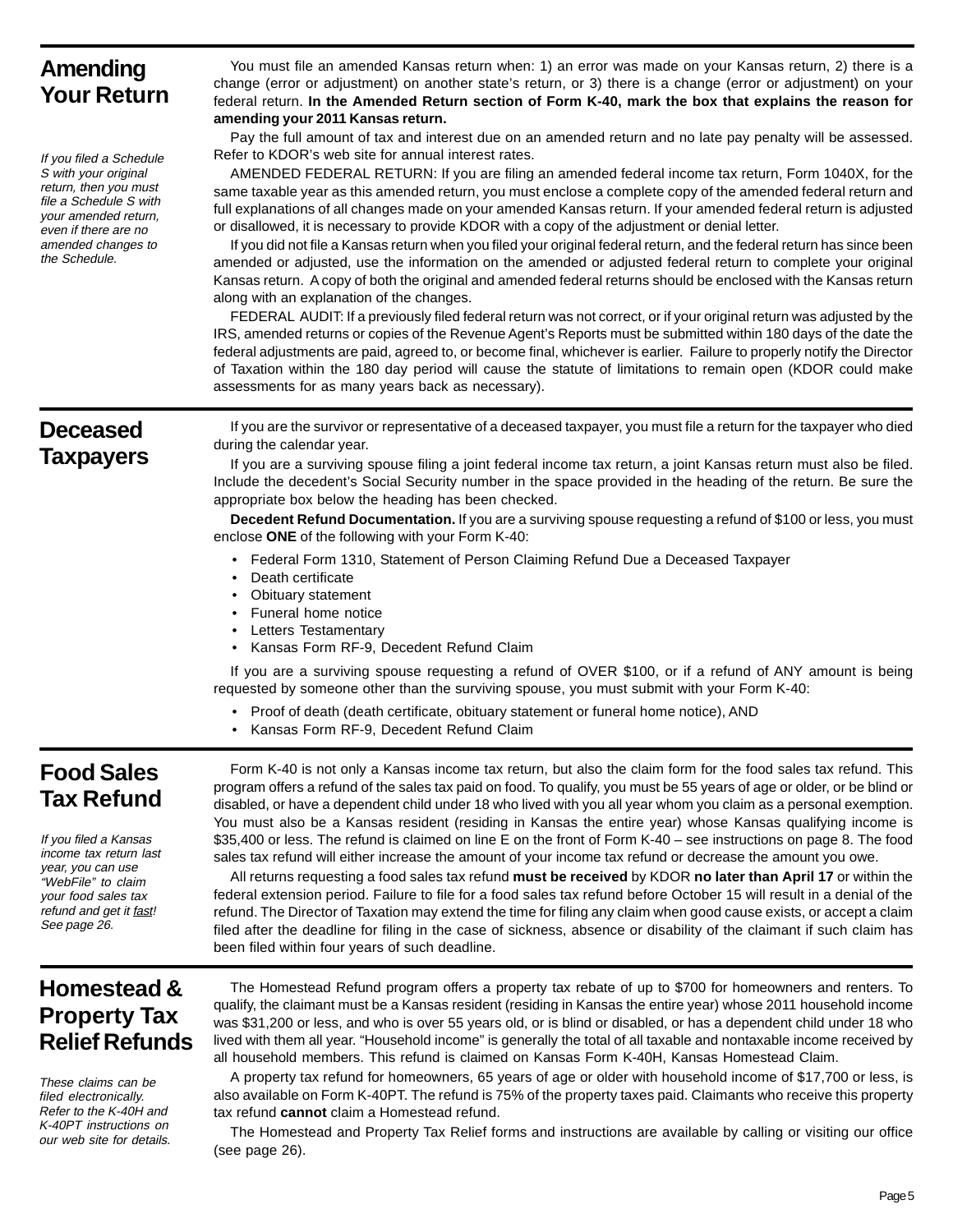#### **TAXPAYER INFORMATION**

Complete all information at the top of the K-40 by printing neatly. If your name or address changed, or if you are filing with or for a deceased taxpayer, indicate so by marking the appropriate boxes.

#### **AMENDED RETURN**

If you are filing an amended return for 2011, mark the box that states the reason. NOTE: You **cannot** amend to change your filing status from "joint" to "separate" after the due date of the return.

#### **FILING STATUS**

Your Kansas filing status must be the same as your federal filing status. If your federal filing status is **QUALIFYING WIDOW(ER) WITH DEPENDENT CHILD**, check the **HEAD OF HOUSEHOLD** box. If you and your spouse file a joint federal return, you must file a joint Kansas return, even if one of you is a nonresident. If you each file separate federal returns, you must file separate Kansas returns.

#### **RESIDENCY STATUS**

 for definitions). If you mark the **PART-YEAR RESIDENT** box, enter the Check the appropriate box for your residency status (see page 3 dates that you lived in Kansas and complete Schedule S, Part B. Nonresidents must also complete Part B of Schedule S.

#### **EXEMPTIONS AND DEPENDENTS**

Enter the number of exemptions claimed on your federal return. If no federal return was filed, enter the total exemptions for you, your spouse (if applicable), and each person you claim as a dependent.

If your filing status is **HEAD OF HOUSEHOLD**, you are allowed an additional Kansas exemption; enter a "1" in the box provided. Enter the total number of exemptions in the **TOTAL KANSAS EXEMPTIONS** box. **Important**—If you are claimed as a dependent by another taxpayer, enter "0" in the **TOTAL KANSAS EXEMPTIONS** box.

In the spaces provided, enter the name, date of birth, relationship, and Social Security number of each person you claimed as a dependent. If additional space is needed, enclose a separate schedule.

#### **FOOD SALES TAX QUALIFICATION**

To qualify for a refund of sales tax paid on food purchases you must meet the qualifications for residency, taxpayer status, and qualifying income.

If you were a **resident of Kansas for all of 2011**, then you meet the residency qualification. If you resided in Kansas less than 12 months of 2011, you do NOT qualify for the food sales tax refund.

**LINES A through C:** If you meet the residency qualification, complete lines A through C. If you answer YES to at least one question then you meet the taxpayer status qualification. If you answer NO to all three questions, then you do NOT qualify for the refund.

**LINE D:** If you met the residency and taxpayer status qualifications, complete the worksheet on page 22. Enter, on line D, the Qualifying Income amount from line 14 of your worksheet. **To receive a refund, there must be a qualifying entry on this line**, so if your income on line 14 is "0", you must enter "0" on line D. If the amount is more than \$35,400, you do NOT qualify for a food sales tax refund.

**LINE E:** If the amount is less than \$35,401, then use the following table to compute the refund amount to enter on line E:

If your income on line 14 of the Qualifying Worksheet is:

| $$0 - $17.700$         | $$17,701 - $35,400$    | \$35,401 or greater      |
|------------------------|------------------------|--------------------------|
| multiply the number of | multiply the number of | you are not eligible for |
| exemptions by \$91     | exemptions by \$46     | the refund               |

If you are **filing for a Food Sales Tax refund only**, you do not need to complete lines 1 through 39 on the back of Form K-40. You can simply SIGN the return on the back and mail it to KDOR. **Important**—KDOR accepts only one original 2011 K-40 return for you. DO NOT file two returns – one requesting a food sales tax refund and another to file your income tax return with your W-2s. **Food Sales Tax** and **Individual Income Tax must be filed together on the same Form K-40**.

#### **INCOME**

**LINES 1 through 3:** Complete these line items as indicated on Form K-40. If any are negative numbers, shade the minus [–] sign in the box to the left of the negative number.

NOTE: Many taxpayers will not have modifications. If you do not, skip line 2 and enter amount from line 1 on line 3. If, however, you have income that is taxable at the federal level but not taxable to Kansas, or income that is exempt from federal but taxable to Kansas, you must complete Part A of Schedule S.

#### **DEDUCTIONS**

**LINE 4 – Standard deduction or itemized deductions:** If you did not itemize your deductions on your federal return, you must take the standard deduction on your Kansas return. If you itemized on your federal return, you may either itemize or take the standard deduction on your Kansas return, whichever is to your advantage. If you are married and file separate returns, you and your spouse must use the same method of claiming deductions – if one of you itemize, the other must also itemize.

#### **KANSAS STANDARD DEDUCTION**

The following amounts will be the **standard deduction for most people** to enter on line 4:

| Single or Married Filing Separate  \$3,000 |
|--------------------------------------------|
|                                            |
|                                            |
|                                            |

 If **you** or **your spouse** is **over 65** and/or **blind**, complete WORKSHEET I, Standard Deduction for People 65 or Older and/or Blind, to determine your standard deduction.

If **you are being claimed as a dependent** on another taxpayer's return and line 1 of Form K-40 includes income other than earned income, complete WORKSHEET II, Standard Deduction for People Claimed as a Dependent, to determine your standard deduction.

| <b>WORKSHEET I - Standard Deduction for People 65 or Older and/or Blind</b> |  |                                                |                                          |  |
|-----------------------------------------------------------------------------|--|------------------------------------------------|------------------------------------------|--|
| Check if:                                                                   |  | You were 65 or older<br>Spouse was 65 or older | <b>Blind</b><br><b>Blind</b>             |  |
| Filing status:                                                              |  | Boxes checked:                                 | Enter on line 4:                         |  |
| Single                                                                      |  | 1<br>2                                         | \$3,850<br>\$4,700                       |  |
| <b>Married Filing Joint</b>                                                 |  | 1<br>2<br>3                                    | \$6,700<br>\$7,400<br>\$8,100            |  |
| <b>Married Filing Separate</b>                                              |  | 4<br>1<br>2<br>3                               | \$8,800<br>\$3,700<br>\$4,400<br>\$5,100 |  |
| Head of Household                                                           |  | 4<br>1<br>$\mathfrak{p}$                       | \$5,800<br>\$5,350<br>\$6,200            |  |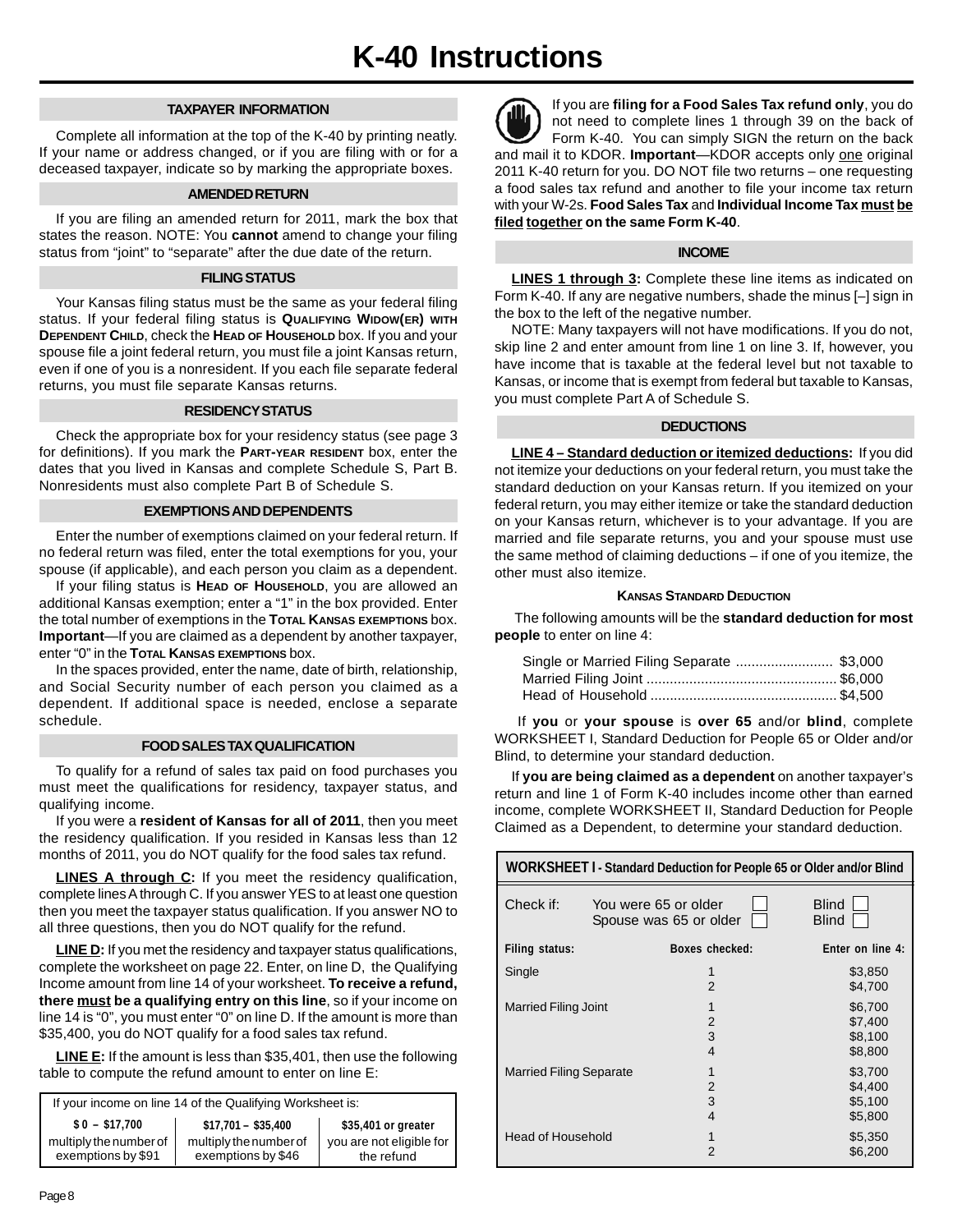|    | <b>WORKSHEET II - Standard Deduction for People Claimed as a Dependent</b>                                                      |     |                              |  |  |
|----|---------------------------------------------------------------------------------------------------------------------------------|-----|------------------------------|--|--|
|    | 1. Enter the amount of your earned income                                                                                       | \$  |                              |  |  |
| 2. |                                                                                                                                 | \$  | 500.00                       |  |  |
|    |                                                                                                                                 | \$  |                              |  |  |
|    | Married filing joint - \$6,000<br>$Single - $3,000$<br>Head of household $- $4,500$ Married filing separate $- $3,000$          | \$  |                              |  |  |
|    | 5. Enter the lesser of lines 3 or 4. <b>Stop here</b> if you are<br>under 65 & not blind. Enter this amount on line 4, K-40. \$ |     |                              |  |  |
|    | 6. a. Check all that apply: You were 65 or older<br>Spouse was 65 or older                                                      |     | <b>Blind</b><br><b>Blind</b> |  |  |
|    |                                                                                                                                 | \$  |                              |  |  |
|    | c. Multiply 6b by \$850 (\$700 if                                                                                               | S   |                              |  |  |
|    | 7. Add lines 5 and 6c. Enter here and on line 4, K-40                                                                           | \$. |                              |  |  |

#### **KANSAS ITEMIZED DEDUCTIONS**

You may itemize your deductions on your Kansas return **ONLY** if you itemized your deductions on your federal return.

If, on your federal return, you elect to deduct state and local **sales and use** taxes instead of state and local **income** taxes then your Kansas itemized deductions are the same as your federal itemized deductions. If you deduct **income** taxes on your federal return, use the worksheet below to calculate your Kansas itemized deductions.

Like 2010, taxpayers with adjusted gross income (AGI) above a certain amount will NOT lose any of their deduction for personal exemptions and itemized deductions. The federal Economic Growth and Tax Relief Reconciliation Act (EGTRRA) of 2001 gradually phased out the limitations on itemized deductions and the phase-out of personal and dependent exemptions over five years, from 2006 to 2010. In tax year 2010, the limitation and the phase-out was not in effect. The general sunset of EGTRRA provisions has been extended through tax year 2011 and will reinstate the full amount of the limitation of itemized deductions and the phase-out of exemptions beginning in tax year 2012.



**LINE 5 – Exemption allowance:** Multiply the total number of exemptions claimed on Form K-40 by \$2,250. **Important**—If you are claimed as a dependent by another taxpayer, enter "0" on line 5.

#### **TAX COMPUTATION**

**LINE 8 – Tax:** If line 7 is **\$50,000 or less,** use the **Tax Tables**  beginning on page 18 to find the amount of your tax. If line 7 is **more than \$50,000,** you must use the **Tax Computation Schedules** on page 22 to compute your tax.

**Residents –** If you are filing as a resident, skip lines 9 and 10 and go to line 11. **Nonresidents –** If you are filing as a nonresident, you must complete Part B of Schedule S. See page 17.

**LINE 9 – Nonresident percentage:** Enter the percentage from Schedule S, Part B, line B23. If 100%, enter 100.0000.

**LINE 10 – Nonresident tax:** Multiply line 8 by the percentage on line 9 and enter the result on line 10.

**LINE 11 – Kansas tax on lump sum distributions:** If you received income from a lump sum distribution and there was a federal tax imposed on this income in accordance with federal Internal Revenue Code Section 402(e), then you are subject to Kansas tax on your lump sum distribution. If you are a resident, enter **13%** of the federal **tax** on your lump sum distribution (determined on federal Form 4972) on line 11. If you are a *nonresident*, leave line 11 blank.

NOTE: If you are paying a federal tax on a lump sum distribution received from the Kansas Public Employees' Retirement System (KPERS), prorate the federal tax. Divide the Kansas taxable portion of the distribution (accumulated interest plus any contributions made since July 1, 1984, that have **not** been previously added back on your Kansas income tax returns) by the total portion of the distribution.

**LINE 12 – Total Kansas tax:** If you are filing as a **resident**, add lines **8** and **11** and enter result on line 12. If you are filing this return as a **nonresident,** enter the amount from line **10** again on line 12.

#### **CREDITS**

**LINE 13 – Credit for taxes paid to other states:** If you paid income tax to another state, you may be eligible for a credit against your Kansas tax liability. If you had income from a state that has no state income tax, make no entry on line 13 and go to line 14.

If you are eligible for a tax credit paid to another state, the credit amount cannot exceed the tax liability shown on the other state's tax return. The tax liability is NOT the amount of tax withheld for the other state. **Important**—To receive a credit for taxes paid to another state, you must enclose a copy of the other state(s) tax return and supporting schedules with Form K-40. Copies of the other state's W-2 forms are NOT acceptable.

**Foreign Tax Credit.** As used in this section, state means any state of the United States, District of Columbia, Puerto Rico, any territory or possession of the United States and any foreign country or political subdivision of a foreign country. The Kansas credit for foreign taxes is first limited to the difference between the actual tax paid to the foreign country and the foreign tax credit allowed on your federal return. If you claimed the foreign tax paid as an itemized deduction on your federal return, no credit is allowed in this section.

| <b>FOREIGN TAX CREDIT WORKSHEET</b>                                                                                                                          |         |  |
|--------------------------------------------------------------------------------------------------------------------------------------------------------------|---------|--|
|                                                                                                                                                              | \$<br>S |  |
| <b>EQUALS:</b> Kansas foreign tax limitation.<br>(Enter this amount on line 1 of the other state's tax<br>credit worksheet for your Kansas residency status) | \$      |  |

**Important**—If claiming a foreign tax credit, and you completed federal Form 1116, enclose a copy with your Kansas return.

#### **TAXES PAID TO OTHER STATES BY KANSAS RESIDENTS**

If you are a Kansas resident you may claim this credit if: 1) your total income on line 1 includes income earned in the other state(s); **and** 2) you were required to pay income tax to the other state(s) on that income. **Important**—Your credit is NOT the amount of tax withheld in the other state(s); it is determined from the "Worksheet for Residents" on the next page. Complete the tax return(s) for the other state(s) before using the worksheet.

If you paid taxes to more than one state, complete a worksheet for each state, combine the results, and enter the total on line 13 of Form K-40.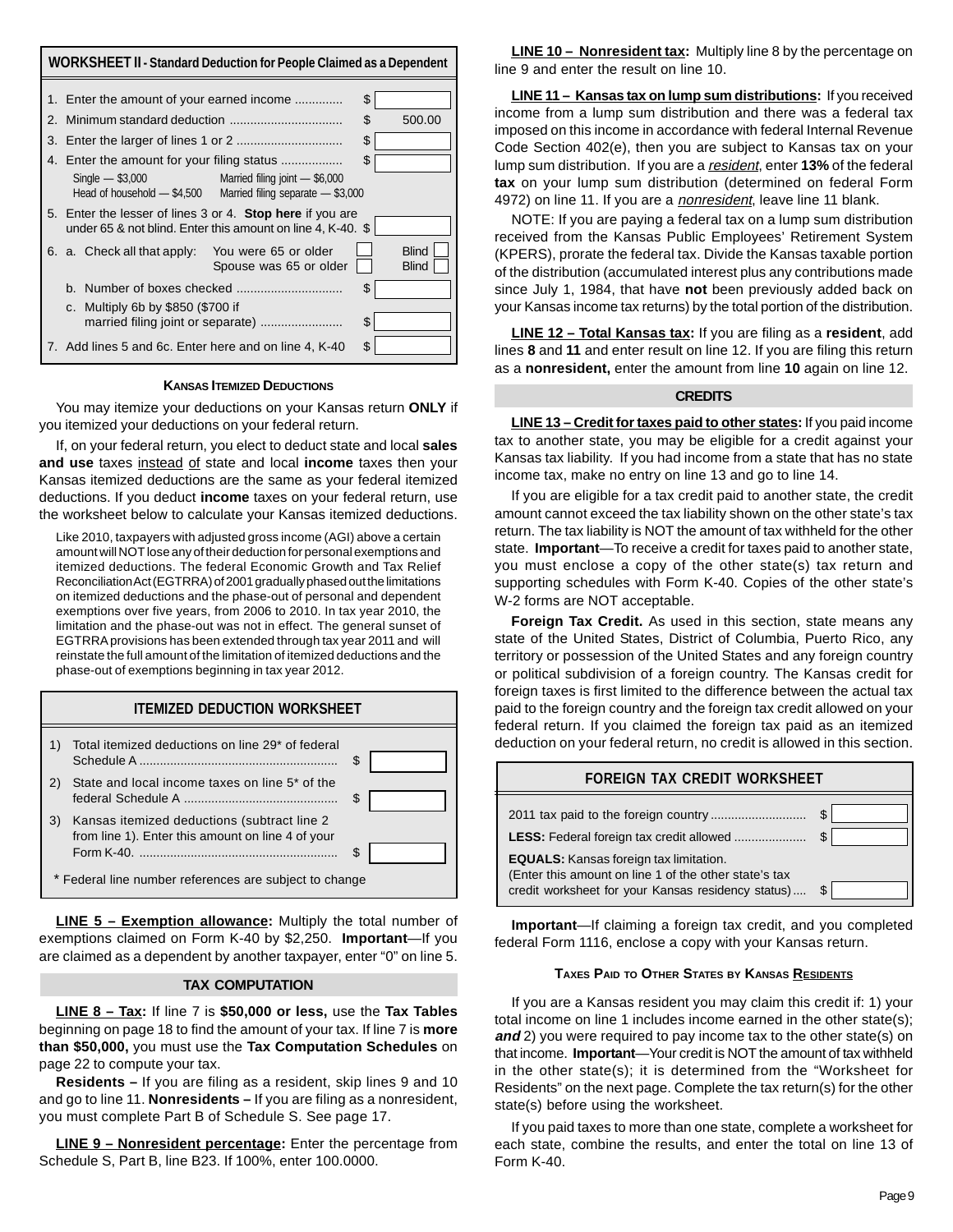|          | <b>Worksheet for Residents</b>                                                                                                                                                                                               |           |
|----------|------------------------------------------------------------------------------------------------------------------------------------------------------------------------------------------------------------------------------|-----------|
| 1)       | Amount of 2011 tax actually paid to the                                                                                                                                                                                      | \$        |
| 2)<br>3) | Total Kansas tax (Line 12, Form K-40)<br>Other state's adjusted source income.<br>(In many states the adjusted source income is<br>reported on an income allocation schedule,<br>which should show the amount to enter here) | \$.<br>\$ |
| 4)       | Kansas adjusted gross income (Line 3,                                                                                                                                                                                        | \$        |
| 5)       | Percentage limitation (Divide line 3 by                                                                                                                                                                                      | $\%$      |
| 6)       | Maximum credit allowable (Multiply line 2                                                                                                                                                                                    | \$.       |
| 7)       | Credit for taxes paid to the other state<br>(Enter the lesser of line 1 or line 6; enter<br>also on line 13, Form K-40)                                                                                                      |           |

#### **TAXES PAID TO OTHER STATES BY PART-YEAR RESIDENTS THAT FILE AS NONRESIDENTS**

If filing as a nonresident of Kansas you may claim this tax credit if:

- • you were a Kansas resident for part of the year,
- your total income reported to Kansas includes income earned in the other state while you were a Kansas resident, **and**
- you were required to pay taxes on that other state's income.

Complete the following worksheet to determine your credit. If your credit is based on taxes paid to more than one state, complete a worksheet for each state, combine the results, and enter the total on line 13, Form K-40.

|    | Worksheet for Part-Year Residents filing as Nonresidents                                                                                                                                                                    |  |  |  |
|----|-----------------------------------------------------------------------------------------------------------------------------------------------------------------------------------------------------------------------------|--|--|--|
| 1) | Amount of 2011 tax actually paid to the other                                                                                                                                                                               |  |  |  |
| 2) | Total Kansas tax (line 12, Form K-40)  \$                                                                                                                                                                                   |  |  |  |
|    | 3) Other state's adjusted source income.<br>(In many states the adjusted source income is<br>reported on an income allocation schedule,<br>which should show the amount to enter here) \$                                   |  |  |  |
|    | 4) Kansas modified source income (line B21,                                                                                                                                                                                 |  |  |  |
| 5) | Income earned in the other state while a<br>Kansas resident (amount of the adjusted<br>source income in the other state for which<br>you are taking a tax credit and which is<br>included in your Kansas source income)  \$ |  |  |  |
| 6) | $\%$<br>Percentage limitation (divide line 5 by line 3)                                                                                                                                                                     |  |  |  |
|    | 7) Amount of other state's tax applicable to<br>income reported to Kansas (multiply line 1                                                                                                                                  |  |  |  |
| 8) | Percentage limitation (divide line 5 by line 4)<br>%                                                                                                                                                                        |  |  |  |
| 9) | Maximum credit allowable (multiply line 2 by                                                                                                                                                                                |  |  |  |
|    | 10) Credit for taxes paid to the other state (enter<br>the lesser of line 7 or line 9; enter also on                                                                                                                        |  |  |  |

**LINE 14 – Credit for child and dependent care expenses:** This credit is available to residents only -- noresidents and part-year residents are not eligible. Multiply amount of credit allowed against your federal income tax liability (federal Form 2441) by 25% and enter the result on line 14.

**LINE 15 – Other credits:** Enter the total of all other tax credits for which you are eligible. You must complete and enclose with your Form K-40 the required schedule to claim any of the following credits:

| Credit                                               | Schedule<br>Required |
|------------------------------------------------------|----------------------|
|                                                      | $K-47$               |
|                                                      | $K-33$               |
|                                                      | $K-62$               |
|                                                      | $K-30$               |
| Assistive Technology Contribution Credit             | $K-42$               |
| Business and Job Development Credit                  | $K-34$               |
| Business Machinery and Equipment Credit              | K-64                 |
| Carryback of Net Operating Farm Loss Refund          | K-67                 |
| Child Day Care Assistance Credit (employers only)    | $K-56$               |
| Community Service Contribution Credit                | $K-60$               |
| Declared Disaster Capital Investment Credit          | K-87                 |
|                                                      | $K-37$               |
|                                                      | K-83                 |
|                                                      | $K-81$               |
|                                                      | K-86                 |
| High Performance Incentive Program Credit            | $K-59$               |
|                                                      | $K-35$               |
|                                                      | $K-75$               |
| Individual Development Account Credit                | K-68                 |
| Kansas Center for Entrepreneurship Credit            | $K-31$               |
| Kansas Law Enforcement Training Center Credit        | $K-72$               |
| Plugging an Abandoned Gas or Oil Well Credit         | $K-39$               |
| Regional Foundation Contribution Credit              | $K-32$               |
|                                                      | $K-53$               |
|                                                      | K-76                 |
|                                                      | $K-57$               |
| Storage and Blending Equipment Credit                | K-82                 |
|                                                      | K-38                 |
| Telecommunications Property/Income Tax Credit        | $K-36$               |
| Temporary Assistance to Families Contribution Credit | $K-61$               |
| Venture and Local Seed Capital Credit                | $K-55$               |

#### **USE TAX**

**LINE 18 – Use tax due:** If you made purchases of items from retailers located outside of Kansas on which no sales tax was paid (including freight, shipping or handling fees), complete line 18. If you are unsure as to the amount of tax due, use the following chart to estimate the compensating use tax for calendar year 2011. See page 2 for more information about the Kansas Use Tax.

| If line 3, K-40 is: | Use Tax is: | If line 3, K-40 is: | Use Tax is:  |
|---------------------|-------------|---------------------|--------------|
| $$0 - $15.000$      | \$5         | \$45,001-\$60,000   | \$35         |
| $$15,001 - $30,000$ | \$15        | \$60,001-\$75,000   | \$45         |
| $$30,001 - $45,000$ | \$25        | \$75,001 and over   | line 3X.081% |

 **LINE 19 – Total tax balance:** Add lines 17 and 18 and enter the result.

#### **WITHHOLDING and PAYMENTS**

**LINE 20 – Kansas income tax withheld:** Add the Kansas withholding amounts shown on your W-2 forms (also 1099s and K-19 forms, if applicable) and enter the total. KDOR does not require that you enclose copies of W-2s or 1099s with Form K-40, but reserves the right to request them at a later date. You must, however, enclose any K-19 forms with your Form K-40.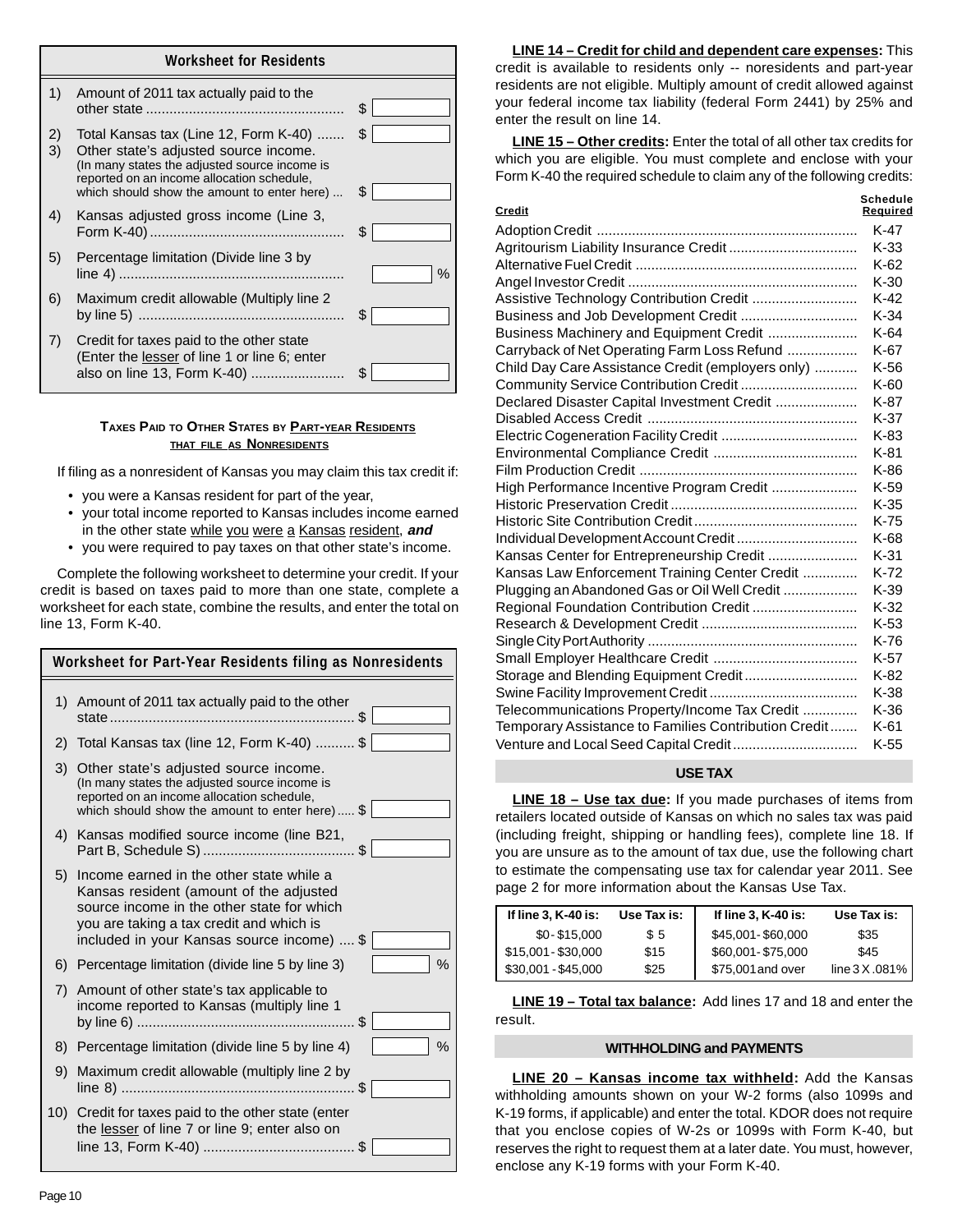If you have not received a W-2 form from your employer by January 31, or if the form you received is incorrect, contact your employer.

**LINE 21 – Estimated tax paid:** Enter the total of your 2011 estimated tax payments plus any 2010 overpayment you had credited forward to 2011.

**LINE 22 – Amount paid with Kansas extension:** Enter the amount paid with your request for an extension of time to file.

**LINE 23 – Earned income credit:** This credit is available to residents only -- noresidents and part-year residents are not eligible. Multiply amount of credit allowed on your federal return by 18%. You may choose to have the IRS compute your federal earned income credit. If you do not receive the information from the IRS before the deadline for filing your Kansas return you should complete Form K-40 without the credit, and be sure to pay any amount you owe. Once the IRS sends you the completed earned income credit figures, you may then file an amended Kansas return to claim the credit. See Amending Your Return.

**LINE 24 - Refundable portion of tax credits:** Enter the total refundable portion of these credits: Schedule

| Credit                                                 | ouicuuc<br><b>Required</b> |
|--------------------------------------------------------|----------------------------|
|                                                        |                            |
|                                                        |                            |
| Child Day Care Assistance Credit (employers only) K-56 |                            |
|                                                        |                            |
|                                                        |                            |
|                                                        |                            |
|                                                        |                            |
|                                                        |                            |
|                                                        |                            |
|                                                        |                            |
|                                                        |                            |

**LINE 25 – Payments remitted with original return:** Use this line ONLY if you are filing an amended K-40 for the 2011 tax year. Enter the amount of money you remitted to KDOR with your original 2011 return. Also include the amount of a pending debit transaction you may have scheduled with your original return.

**LINE 26 – Overpayment from original return:** Use this line ONLY if you are filing an amended K-40 for the 2011 tax year. Enter the amount of overpayment shown on your original return. Since you were refunded this amount or it was credited forward, this amount is a subtraction entry.

**LINE 27 – Total refundable credits:** Add lines 20 through 25 **and**, if applicable, your FOOD SALES TAX REFUND amount from line E; then subtract line 26. Enter result on line 27.

#### **BALANCE DUE**

**LINE 28 – Underpayment:** If your tax balance on line 19 is greater than your total credits on line 27, enter the difference on line 28.

If the amount on line 28 is not paid by the due date, penalty and interest will be added (see rules outlined in lines 29 and 30).

**Extension of Time to File Your Return.** Interest is due on any delinquent tax balance, even if you have been granted an extension of time to file the return. If **90%** of your tax liability is paid on or before the original due date of your return, an automatic extension is applied and no penalty is assessed.

**LINE 29 – Interest:** Compute interest at **.417% for each month** (or fraction thereof) from the original due date of the return on the amount on line 28.

**LINE 30 – Penalty:** Compute penalty at **1% per month** (or fraction thereof) from the original due date of the return on the amount on line 28. The maximum penalty is 24%.

**LINE 31 – Estimated tax penalty:** If the amount on line 28 minus line 18 is at least \$500 and is more than 10% of the tax on line 17, you may be subject to an estimated tax penalty. To determine if you have a penalty, complete Schedule K-210. If you have a penalty on Schedule K-210, enter the amount on line 31. If the amount on line 28 minus the amount on line 17 is \$500 or more, you may not be subject to an estimated tax penalty if you meet one of the two exceptions: **1)** if withholdings and/or estimated payments (lines 20 and 21) equal or exceed 100% of the prior year's tax liability (line 17 from last year's return) or, **2)** if your withholdings and/or estimated payments (lines 20 and 21) equal or exceed 90% of this year's income tax liability (line 17). **Important**—If at least two-thirds of your income is from farming or fishing, mark an "X" in the box on line 31.

**LINE 32 – Amount you owe:** Add lines 28 through 31 and enter the total on line 32. This amount should be paid in full with the return. A balance due of less than \$5 need not be paid. You may make a donation to any or all of the contribution programs on lines 35 through 38, even if you have a balance due. Just add these amounts to your tax and write one check for the total of tax due and your contribution(s).

KDOR offers three options to pay your Kansas income tax – credit card, direct payment, or check/ money order.

#### **CREDIT CARD**

Payment by credit card is available on-line or by phone through third-party vendors. Visit our Electronic Services web site at **webtax.org** for a current list of vendors authorized to accept individual income tax payments for Kansas. Based on the amount of tax you are paying, a convenience fee will be charged.

#### **DIRECT PAYMENT**

If you choose WebFile or IRS e-File to file your Kansas return, **Direct Payment** is an option during the filing process to pay your balance due. If you file a paper return you also have the option to make an electronic payment by calling toll-free at 1-866-450-6490 or visit **https://www.kdor.org/personaltax/Login.aspx** for an on-line transaction.

When you select Direct Payment, and provide your bank routing number and bank account number, you are authorizing KDOR to initiate an electronic payment from your account for payment of your balance due. Direct Payment allows you to "file now, pay later." For example, if you file your return on March 20<sup>th</sup> and elect Direct Payment, you can have your bank account debited on the April 17 due date.

With Direct Payment, you are also assured that your payment is made on time. Direct payment authorizations on returns filed by midnight of April 17 are considered to be timely paid.

Direct Payment saves time; no check to write and no voucher to complete and mail. If you need to revoke your election of this payment authorization, you must notify KDOR at 1-800-525-3901 by 4:00 PM, two business days before the scheduled payment date. **Important**—You should check with your financial institution to be sure they allow an electronic debit (withdrawal) from your account.

#### **CHECK OR MONEY ORDER**

If you choose this payment option, **you must complete and submit Form K-40V with your payment**. Write your Social Security number on your check or money order and make it payable to "Kansas Income Tax." If you are making a payment for someone else (i.e., daughter, son, parent), write that person's name and Social Security number on the check. DO NOT send cash. DO NOT staple or tape your payment to the K-40V or K-40 – instead, enclose it loosely with your return.

Returned checks: A fee of \$30.00, plus costs for a registered letter (currently \$10.04), is charged on all returned checks.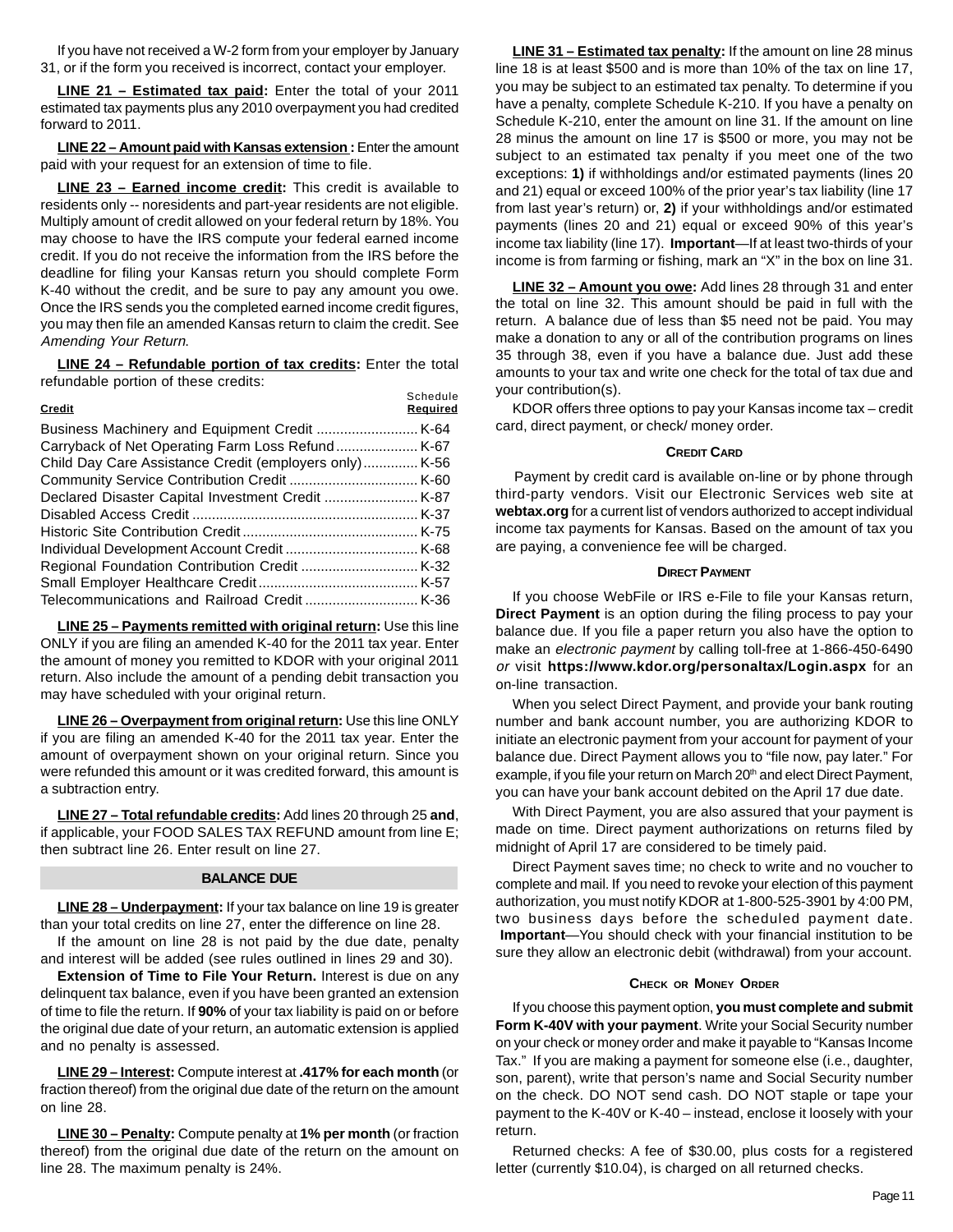#### **OVERPAYMENT**

LINE 33 - Overpayment: If your tax balance, line 19, is less than your total credits, line 27, enter the difference on line 33. NOTE: An overpayment less than \$5 will not be refunded but may be carried forward as a credit to next year's return (line 34), or contributed to any of the donation programs on lines 35 through 38.

**LINE 34 – Credit forward:** Enter the portion of line 33 you wish to have applied to your 2012 Kansas estimated income tax (must be \$1 or more). If the amount on line 33 is less than \$5, you may carry it forward to 2012 as an additional credit even if you do not make estimated tax payments. You may make voluntary contributions to any of the donation programs listed on lines 35 through 38 – see the following instructions. Your contribution(s) **will reduce** your **refund**  or **increase** the **amount you owe**.

EXAMINATION ADJUSTMENT: If your overpayment is decreased due to an adjustment to your return, any contributions you have made will be reduced by that amount. If your overpayment is increased, your contribution amount(s) will remain the same.

**LINE 35 – Chickadee checkoff:** Contributions to this Kansas nongame wildlife improvement program will help improve the quality of wildlife in Kansas. Last year's contributions were used to:

- Assess and maintain information for sensitive species.
- Monitor populations of endangered species.
- Assess impacts of development actions on endangered species.
- Continue research on declining aquatic animals in southeast Kansas and restore declining freshwater clams.
- Continue long-term nongame projects such as the Kansas Winter Birdfeeder Survey, Bluebird Nest Box Program, and Backyard Nongame Wildlife Habitat Improvement Program.
- Support Outdoor Wildlife Learning Sites (OWLS) for schools.

Enter on line 35 the amount you wish to contribute to this program (must be \$1 or more).

 **program:** All contributions are used solely for the purpose of **LINE 36 – Senior citizens meals on wheels contribution**  providing funds for the senior citizens Meals On Wheels contribution program. The meals are prepared by a dietary staff and delivered by volunteers. The underlying objective of the program is to prevent deterioration of the elderly and handicapped individuals in the community, thus making it possible for them to live independently in their own homes for as long as possible. The friendly visit with the volunteers is socially helpful and daily visits are important in case of an emergency situation. Enter on line 36 the amount you wish to contribute to this program (must be \$1 or more).

**LINE 37 – Kansas breast cancer research fund:** This fund is devoted to ending suffering and death from breast cancer in Kansas. Every dollar collected stays in Kansas to bring the latest in breast cancer prevention, early detection, diagnosis, and treatment to Kansans. The research is conducted at the University of Kansas Cancer Center. With the hope of finding a cure, the purpose of this fund is to help save lives and significantly enhance the health of Kansans living with breast cancer. Enter on line 37 the amount you wish to contribute to this fund (must be \$1 or more).

**LINE 38 – Military emergency relief fund:** Contributions will be used to help military families with the cost of food, housing, utilities and medical services incurred while a member of the family is on active military duty. Enter on line 38 the amount you wish to contribute to this fund (must be \$1 or more).

**LINE 39 – Refund:** Add lines 34 through 38 and subtract the result from line 33. This is your refund amount. If line 39 is less than \$5, it will not be refunded, however, you may carry it forward to be applied to your 2012 Kansas income tax liability (enter the amount on line 34). If you do carry it forward, please remember to claim it as an estimate payment on your 2012 return. You also have an option to apply it to one of the donation programs (lines 35 through 38 of Form K-40).

If you file a **paper** form K-40, you need to **allow 16 weeks** from the date you mail it to receive your refund. Errors, inaccurate forms, photocopied forms, or incomplete information will delay processing even longer. **For a fast refund – file electronically!** See page 26 for details.

#### **REFUND SET-OFF PROGRAM**

Kansas law provides that if you owe any delinquent debt (Kansas tax, child support, student loans, etc.) to a Kansas state agency, municipality, municipal court or district court, your income tax refund will be applied (set-off) to that delinquent debt. **The set-off process will cause a 10 to 12 week delay to any remaining refund.** 

Unless the debt is a Kansas tax debt, KDOR will not have access to who the debt is owed to or how much is owed. You must contact the debtor setoff department at 785-296-4628 for that information.

#### **SIGNATURE(S)**

**Signature:** Your income tax return **must be signed**. You will not receive your refund if your return is not signed. **Both taxpayers must sign a joint return even if only one had income.** If the return is prepared by someone other than you, the preparer should also sign in the space provided.

If you are filing a return on behalf of a decedent, the return should be signed by the executor/executrix. If it is a joint return filed by the surviving spouse, indicate on the spouse's signature line "Deceased" and the date of death. **If a refund is due, enclose the required documents (see instructions for Deceased Taxpayers on page 5).** 

**Preparer authorization box:** In some cases it may be necessary for KDOR to contact you about your tax return. By marking the box above the signature line, you are authorizing the director or director's designee to discuss your tax return and any enclosures with your tax preparer.

**Mailing your return:** Before mailing your income tax return, be sure you have:

- $\checkmark$  completed all required information on the return,
- $\checkmark$  written your numbers legibly in the spaces provided,
- $\checkmark$  enclosed, but not attached, all K-19 forms,
- 9 **enclosed Schedule S** if you have a modification on line 2 of Form K-40 or if you filed as a nonresident or part-year resident,
- $\checkmark$  enclosed Form K-40V if you are making a tax payment; and,
- $\checkmark$  signed your return.

NOTE: If your K-40 is filed with a Kansas address, do not include a copy of your federal return; however, keep a copy of it in case KDOR requests it at a later date. **If your K-40 shows an address other than Kansas, you must enclose a copy of your federal return**  (1040EZ, 1040A or 1040 and applicable Schedules A-F).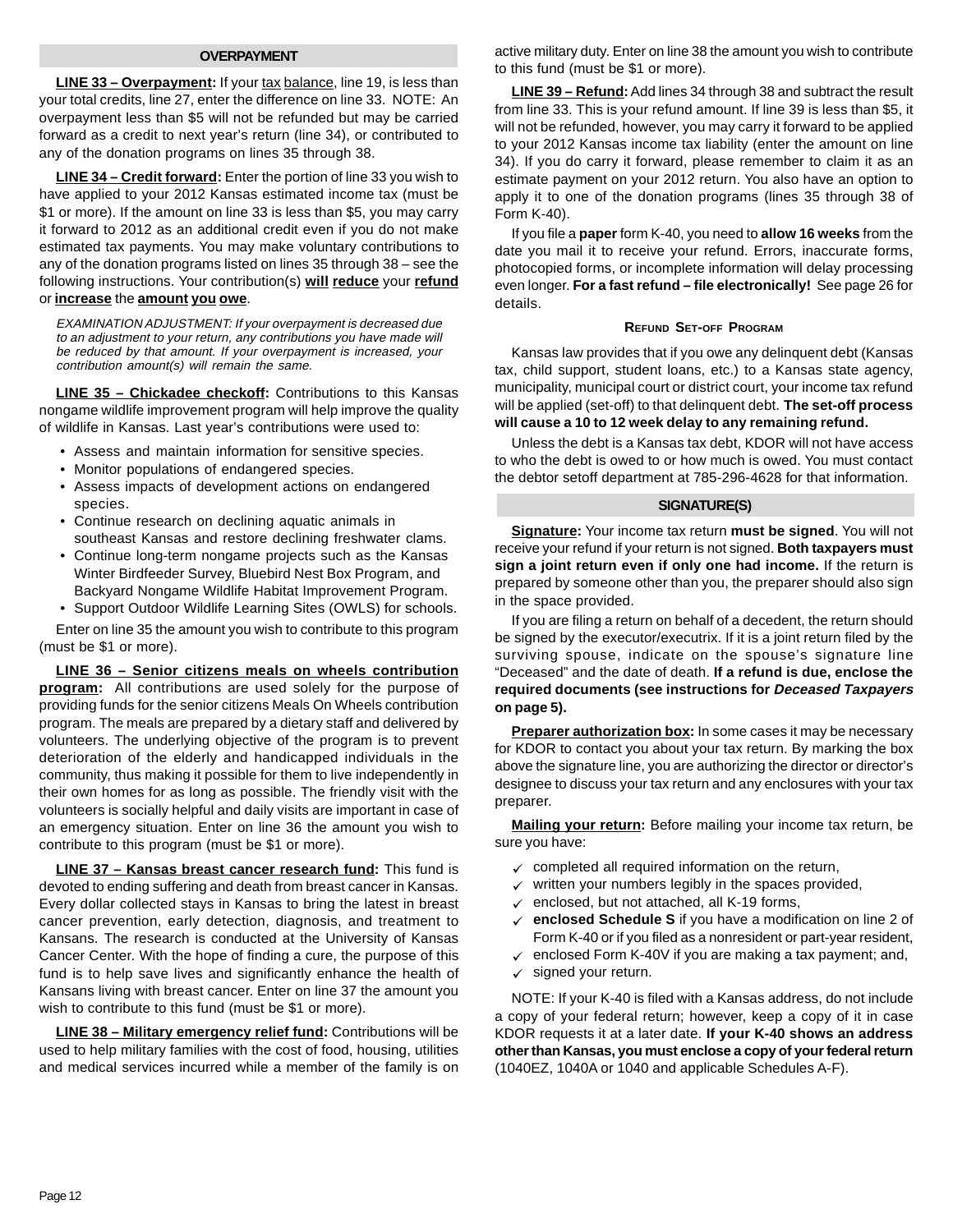#### **PART A**

#### **Additions to Federal Adjusted Gross Income**

If you have items of income that are not taxed or included on your federal return but are taxable to Kansas, then complete lines A1 through A5 of Schedule S.

**LINE A1.** Enter interest income received, credited or earned by you during the taxable year from any state or municipal obligations such as bonds and mutual funds. Reduce the income amount by any related expenses (management or trustee fees, etc.) directly incurred in purchasing these state or political subdivision obligations. **Do not include** interest income on obligations of the state of Kansas or any Kansas political subdivision issued after 12/31/87 or the following bonds exempted by Kansas law: Board of Regents Bonds for Kansas colleges & universities; Electrical Generation Revenue Bonds; Industrial Revenue Bonds; Kansas Highway Bonds; Kansas Turnpike Authority Bonds; and, Urban Renewal Bonds.

If you are a shareholder in a fund that invests in both Kansas and other states' bonds, only the Kansas bonds are exempt. Use the information provided by your fund administrator to determine the amount of taxable (non-Kansas) bond interest to enter here.

**LINE A2.** Individuals affected are state employees, teachers, school district employees and other regular and special members of KPERS, regular and special members of the Kansas Police and Firemen's Retirement System and members of the Justice and Judges Retirement System. **Current employees:** Enter the amount you contributed from your salary to the Kansas Public Employees' Retirement System (KPERS) as shown on your W-2 form, typically box 14. **Retired employees:** If you are receiving RETIREMENT checks from KPERS, the amount of your retirement income is subtracted on line A12—Retirement benefits specifically exempt from Kansas income tax. Make no entry on this line unless you also made contributions to KPERS during 2011 (for example, you retired during 2011). **Lump Sum Distributions:** If you received a lump sum KPERS distribution during 2011, include on line A2 your 2011 KPERS contributions and follow the instructions for line A17, Other subtractions from federal adjusted gross income.

**LINE A3.** Enter any federal net operating loss carry forward claimed on your 2011 federal return.

**LINE A4.** Enter amount of any charitable contributions claimed on your federal return used to compute contributions to a Regional Foundation on Schedule K-32.

**LINE A5.** Enter on line A5 the following additions to your federal adjusted gross income:

- Individual Development Account (IDA). CONTRIBUTORS: The amount of the contribution claimed to the extent the same is the basis for claiming the IDA Credit on Schedule K-68. ACCOUNT HOLDERS: Amounts received as withdrawals that are not used to pay for education expenses; job training costs; purchase of primary residence; or major repairs or improvement to a primary residence.
- • **Federal Income Tax Refund.** Generally, there will be no entry for this unless you amended your federal return for a prior year due to an investment credit carry back or a net operating loss carry back which resulted in you receiving a federal income tax refund in 2011 for that prior year.
- • **Disabled Access Credit Modification.** Amount of any depreciation deduction or business expense deduction claimed on your federal return that was used to determine the Disabled Access Credit on Schedule K-37.
- • **Partnership, S Corporation or Fiduciary Adjustments.** If you received income from a partnership, S corporation, joint venture, syndicate, estate or trust, enter your proportionate share of any required addition adjustments. The partnership, S Corporation, or trustee will provide you with the necessary information to determine these amounts.
- **Community Service Contribution Credit.** Amount of charitable contribution claimed on your federal return used to compute the community service contribution credit on Schedule K-60.
- • **Swine Facility Improvement Credit.** Amount of any costs claimed on your federal return and used as the basis for this credit on Schedule K-38.
- **Learning Quest Education Savings Program.** Amount of any "nonqualified withdrawal" from the Learning Quest Education Savings Program.
- **Small Employer Healthcare Credit.** Reduce the amount of expense deduction that is included in federal adjusted gross income by the dollar amount of the credit claimed.
- **Expenditures Energy Credits.** Amount of any expenditures claimed to the extent the same is claimed as the basis for any credit allowed on Credit Schedule K-73, K-77, K-79, K-81, K-82 or K-83.
- **Amortization Energy Credits.** Amount of any amortization deduction claimed on the federal income tax return to the extent the same is claimed for deduction with regard to Credit Schedule K-73, K-77, K-79, K-82 or K-83 and any amount claimed in determining federal adjusted gross income on carbon dioxide recapture, sequestration or utilization machinery and equipment, or waste heat utilization system property.
- • **Ad Valorem or Property Taxes.** Amount of Ad Valorem or Property taxes paid by a nonresident of Kansas to a state other than Kansas or to a local government located outside of Kansas, when the law of such state does not allow a Kansas resident to claim a deduction of Ad Valorem or Property Taxes paid to a Kansas political subdivision in determining taxable income (for income tax purposes) in such other state, to the extent that such taxes are claimed as an itemized deduction for federal income tax purposes.

**LINE A6.** Add lines A1 through A5 and enter the result on line A6.

#### **Subtractions from Federal Adjusted Gross Income**

If you have items of income that are taxable on your federal return but not to Kansas, then complete lines A7 through A18 of Schedule S.

**LINE A7.** If the amount on Line 1 of Form K-40 is \$75,000 or less, enter the amount received as benefits in 2011 under the Social Security Act (including SSI) to the extent these benefits are included in federal adjusted gross income. **Do not make an entry** if your social security benefit is not subject to federal income tax.

**LINE A8.** Enter any amounts withdrawn from a qualified retirement account and include any earnings thereon to the extent that the amounts withdrawn were: **1)** Originally received as a KPERS lump sum payment at retirement that you rolled over into a qualified retirement account, and **2)** the amount entered is included in federal adjusted gross income (included in line 1 of Form K-40). **Do not make an entry** if the amount withdrawn consists of income that was originally received from retirement annuity contracts purchased for faculty and others employed by the State Board of Regents or by educational institutions under its management with either their direct contributions or through salary reduction plans or, a pension received from any Kansas first class city that is not covered by the Kansas Public Employee's Retirement System.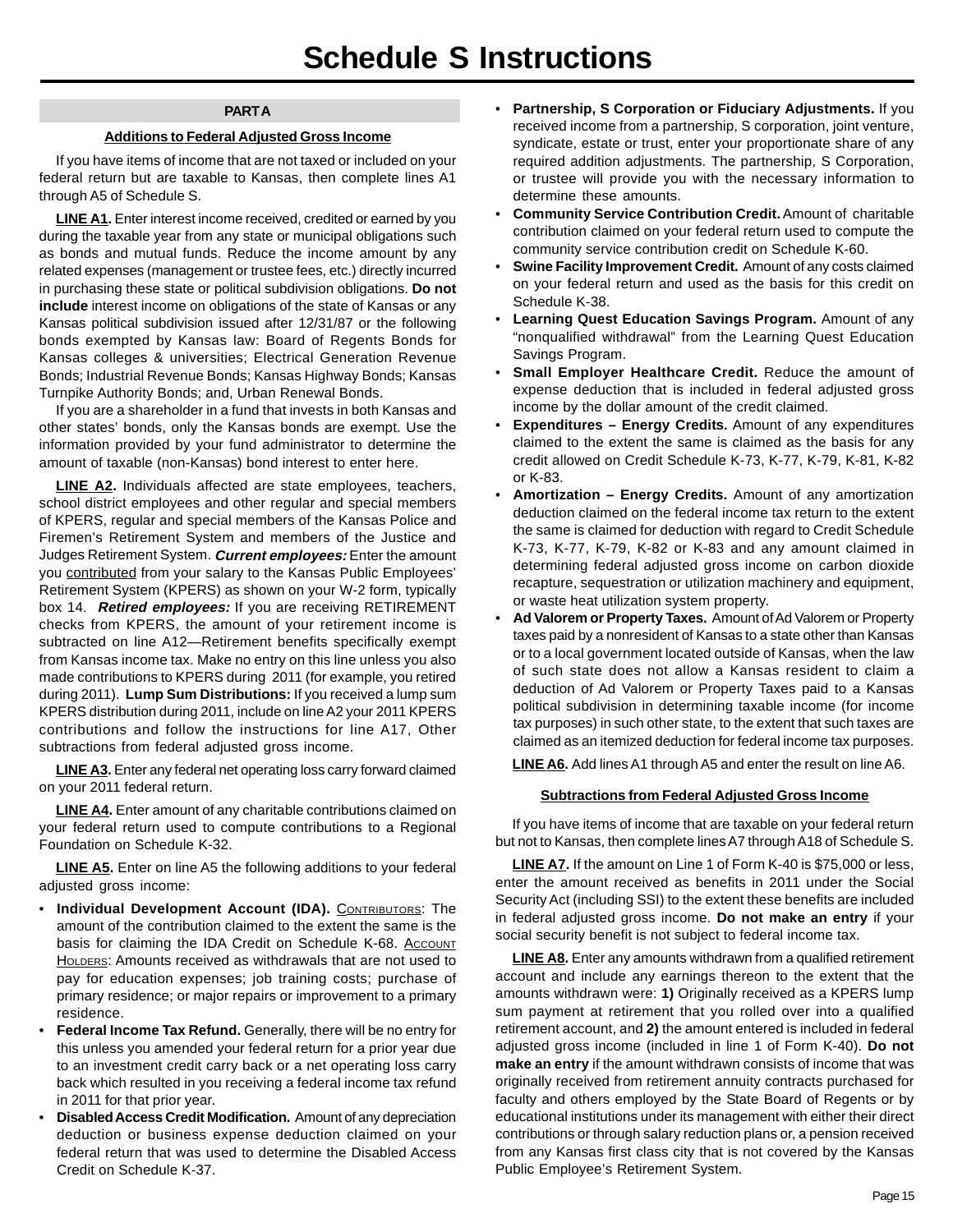**LINE A9.** Enter any interest or dividend income received from obligations or securities of any authority, commission or instrumentality of the United States and its possessions that was included in your federal adjusted gross income. This includes U.S. Savings Bonds, U.S. Treasury Bills, and the Federal Land Bank. You must reduce the interest amount by any related expenses (management or trustee fees, etc.) directly incurred in the purchase of these securities.

If you are a shareholder in a mutual fund that invests in both exempt and taxable federal obligations, you may subtract only that portion of the distribution attributable to the exempt federal obligations.

Retain a schedule showing the name of each U.S. Government obligation interest deduction claimed, as it may be requested by KDOR at a later date.

**Interest from the following are taxable** to Kansas and may **NOT be entered** on this line: Federal National Mortgage Association (FNMA); Government National Mortgage Association (GNMA); Federal Home Loan Mortgage Corporation (FHLMC).

**LINE A10.** Enter any state or local income tax refund included as income on your federal return.

**LINE A11.** Enter amount from line 14 of Schedule CRF if it is the first year of carry forward or line 16a-j of Schedule CRF if it is any of the years following. Enclose a Schedule CRF for each loss year.

**LINE A12.** If you are **receiving** retirement benefits/pay, report on line A12 **benefits** exempt from Kansas income tax (do not include Social Security benefits). For example, KPERS retirement benefits are subject to federal income tax, but exempt from Kansas income tax. You must make a specific entry on Schedule S to report these exempt benefits. Enter the total amount of benefits received from these plans that was included in your federal adjusted gross income. Do not enclose copies of the 1099R forms, instead keep copies for your records in case KDOR requires verification at a later date.

- • **Federal Retirement Benefits:** Federal Civil Service Retirement or Disability Fund payments and any other amounts received as retirement benefits from employment by the federal government or for service in the United States Armed Forces.
- • **Kansas Pension Plans:** Kansas Public Employees' Retirement Annuities; Kansas Police and Firemen's Retirement System Pensions; Kansas Teachers' Retirement Annuities; Kansas Highway Patrol Pensions; Justices and Judges Retirement System; Board of Public Utilities; income from retirement annuity contracts purchased for faculty and others employed by the State Board of Regents or by educational institutions under its management with either their direct contributions or through salary reduction plans; amounts received by retired employees of Washburn University as retirement and pension benefits under the university's retirement plan; and, certain pensions received from Kansas first class cities that are not covered by the Kansas Public Employee's Retirement System.
- • **Railroad Retirement Benefits:** Any retirement plan administered by the U.S. Railroad Retirement Board, including U.S. Railroad Retirement Benefits, tier I, tier II, dual vested benefits, and supplemental annuities.

**LINE A13.** Enter amount of the military compensation earned in tax year 2011 **only** if you are a **nonresident** of the state of Kansas. See MILITARY PERSONNEL on page 3. Enter also, any Kansas income for services performed by a non-military spouse of a nonresident military service member when the spouse resides in Kansas solely because the service member is stationed in Kansas under military orders.

**LINE A14.** Enter amount of the premium costs paid for qualified LTC insurance contracts\*. Limitations are as follows:

Single, Head of Household, and Married Filing Separate filers purchasing a LTC contract for the named taxpayer are limited to one \$1,000 subtraction modification per return. Married Filing Joint filers purchasing LTC contracts for both named taxpayers are limited to two \$1,000 subtraction modifications per return (for a total of \$2,000).

A Kansas "qualified" LTC insurance contract is one that meets the definition of a **federal** "qualified" LTC insurance contract. This subtraction modification is in addition to any federal deduction.

**LINE A15.** Enter contributions deposited in the Learning Quest Education Savings Program (LQESP) or qualified 529 tuition program established by another state, up to \$3,000 per student (beneficiary); or \$6,000 per student (beneficiary) if your filing status is married filing joint. You may have your direct deposit refund sent directly to your LQESP account. This is a great way to save money for higher education expenses. For details visit: **learningquest.com** 

**LINE A16.** Enter amounts received as a recruitment, sign up or retention bonus you received as an incentive to join, enlist or remain in the armed forces (including Kansas Army and Air National Guard), to the extent they are included in federal adjusted gross income. Also enter amounts you received for repayment of educational or student loans incurred by you or for which you are obligated that you received as a result of your service in the armed forces of the United States, to the extent included in federal adjusted gross income.

**LINE A17.** Enter on line A17 a total of the following subtractions from your federal adjusted gross income. You may NOT subtract the amount of your income reported to another state.

- Individual Development Account (IDA): Enter amount of income earned on contributions deposited to an IDA established to pay education expenses and/or job training costs, purchase of primary residence, or major repairs or improvement to a primary residence.
- **Jobs Tax Credit:** Enter the amount of the federal targeted jobs tax credit disallowance claimed on your federal income tax return.
- • **Kansas Venture Capital, Inc. Dividends:** Enter dividend income received from Kansas Venture Capital, Inc.
- • **KPERS Lump Sum Distributions:** Employees who terminated KPERS employment after July 1, 1984, and elect to receive their contributions in a lump sum distribution will report their taxable contributions on their federal return. Subtract the amount of the withdrawn accumulated contributions or partial lump-sum payment(s) to the extent either is included in federal adjusted gross income. See NOTICE 07-05 for additional information.
- • **Partnership, S Corporation or Fiduciary Adjustments:** If you received income from a partnership, S Corporation, joint venture, syndicate, trust or estate, enter your proportionate share of any required subtraction adjustments. The partnership, S Corporation, or trustee will provide you with the necessary information to determine this amount.
- • **S Corporation Privilege Adjustment:** If you are a shareholder in a bank, savings and loan, or other financial institution that is organized as an S Corporation, enter the portion of any income received that was not distributed as a dividend. This income has already been taxed on the privilege tax return filed by the S Corporation financial institution.
- Sale of Kansas Turnpike Bonds: Enter the gain from the sale of Kansas Turnpike Bonds that was included in your federal adjusted gross income.
- • **Electrical Generation Revenue Bonds:** Enter the gain from the sale of Electrical Generation Revenue Bonds that was included in your federal adjusted gross income.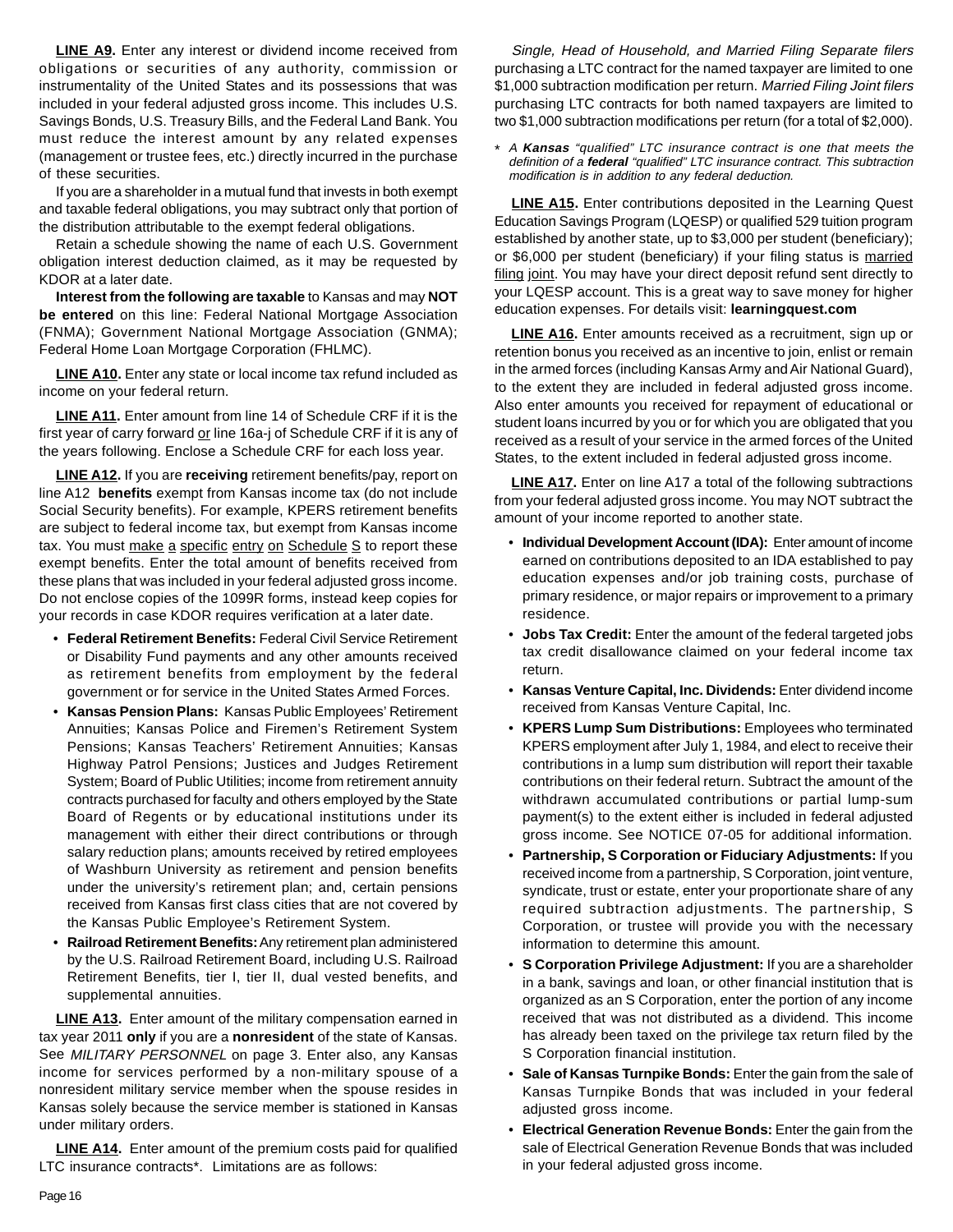- • **Native American Indian Reservation Income:** Enter the amount of income earned on a reservation, by a native American Indian residing on his or her tribal reservation, to the extent included in federal adjusted gross income.
- **Amortization Energy Credits:** Enter the amount of amortization deduction allowed relating to Credit Schedule K-73, K-77, K-79, K-82 or K-83, and the amount of amortization deduction allowed for carbon dioxide capture, sequestration or utilization machinery and equipment, or waste heat utilization system property. **Note:** 55% of the amortization costs may be subtracted in the first year and 5% may be subtracted for each of the succeeding nine years.

#### **LINE A18.** Add lines A7 through A17 and enter result.

**LINE A19.** Subtract line A18 from line A6 and enter the result here and on line 2 of Form K-40. **If line A18 is larger than line A6 (or if line A6 is zero)**, enter the result on line 2 of Form K-40 and **mark the box** to the left to indicate it is a negative amount.

#### **PART B**

If you are filing as a nonresident, you must complete Part B. The purpose of Part B is to determine what percent of your total income from all sources and states is from Kansas sources.

#### **INCOME**

**LINES B1 through B11.** This section is divided into two columns. In the left-hand column, enter the amounts for lines B1 through B11 directly from your 2011 federal return. In the right-hand column enter the amounts from Kansas sources.

A part-year resident who elects to file as a nonresident must include as income subject to Kansas income tax, unemployment compensation derived from sources in Kansas, any items of income, gain or loss, or deduction received while a Kansas resident (whether or not the items were from Kansas sources), as well as any income derived from Kansas sources while a nonresident of Kansas.

#### **Kansas source income includes:**

- – All income earned while a Kansas resident
- Income from services performed in Kansas
- Kansas lottery, pari-mutuel, casino and gambling winnings
- Income from real or tangible personal property located in Kansas
- – Income from a business, trade, profession or occupation operating in Kansas, including partnerships & S Corporations
- – Income from a resident estate or trust, or income from a nonresident estate or trust that received income from Kansas sources
- Unemployment compensation derived from sources in Kansas

#### **Income received by a nonresident from Kansas sources does NOT include:**

- – Income from annuities, interest, dividends, or gains from the sale or exchange of intangible property (such as bank accounts, stocks or bonds) unless earned by a business, trade, profession or occupation carried on in Kansas
- – Amounts received by nonresident individuals as retirement benefits or pensions, even if the benefit or pension was "earned" while the individual was a resident of Kansas. This rule also applies to amounts received by nonresidents from 401k, 403b, 457s, IRAs, etc.
- Compensation paid by the United States for service in the armed forces of the United States, performed during an induction period
- Qualified disaster relief payments under IRC Section 139

### **LINE B12.** Add lines B1 through B11 and enter result.

#### **ADJUSTMENTS AND MODIFICATIONS TO KANSAS SOURCE INCOME**

Enter in the "Federal" column the adjustments to income shown on the front of your federal return. Federal adjustments are allowed to Kansas source income only as they apply to income related to Kansas. (Enclose with your Form K-40 and Schedule S a separate sheet showing calculations of amounts entered on lines B13 through B17 in the Kansas source column.)

The instructions for the following lines apply to the "Amount From Kansas Sources" column only.

**LINE B13.** Enter any IRA payments applicable to particular items of Kansas source income.

**LINE B14.** Enter only those penalties for early withdrawal assessed during Kansas residency.

**LINE B15.** Prorate the "alimony paid" amount claimed on your federal return by the ratio of the payer's Kansas source income divided by the payer's total income.

**LINE B16.** Enter only those moving expenses incurred in 2011 for a move into Kansas.

**LINE B17.** Enter the total of all other allowed Federal Adjustments\* including, but not limited to:

- – One-half of Self-Employment Tax Deduction the portion of the federal deduction applicable to self-employment income earned in Kansas
- – Self-Employed Health Insurance Deduction payments for health insurance on yourself, your spouse, and dependents applicable to self-employment income earned in Kansas
- Student Loan Interest Deduction interest payments made while a Kansas resident
- Self-employed SEP, SIMPLE and qualified plans the portion of the federal deduction applicable to income earned in Kansas
- Business expenses for Reservists, Artists and Fee-Basis Government Officials – the portion of the federal deduction applicable to income earned in Kansas
- – Domestic Production Activities Deduction the portion of the federal deduction applicable to income earned in Kansas
- Health Savings Account Deduction the portion of the federal deduction applicable to income earned in Kansas
- $-$  Tuition and Fees Deduction  $-$  the portion of the federal deduction applicable to income earned in Kansas
- $-$  Educator Expenses  $-$  the portion of the federal deduction applicable to income earned in Kansas
- \* This is the list of allowed federal adjustments as of publication of these instructions (in addition to those on lines B13 through B16). You may enter on line B17 any federal adjustment allowed by federal law for tax year 2011 (not already entered on lines B13 - B16).

**LINE B18.** Add lines B13 through B17 and enter result.

**LINE B19.** Subtract line B18 from B12 and enter result.

**LINE B20.** Enter the net modifications from Schedule S, Part A that are applicable to Kansas source income. If this is a negative amount, shade the minus (–) in the box to the left of line B20.

**LINE B21.** If line B20 is a positive amount, add lines B19 and B20. If line B20 is a negative amount, subtract line B20 from line B19. Enter the result on line B21.

**LINE B22.** Enter amount from line 3, Form K-40.

**LINE B23.** Divide line B21 by line B22. Round the result to the fourth decimal place; not to exceed 100.0000. Enter the result here and on line 9 of Form K-40.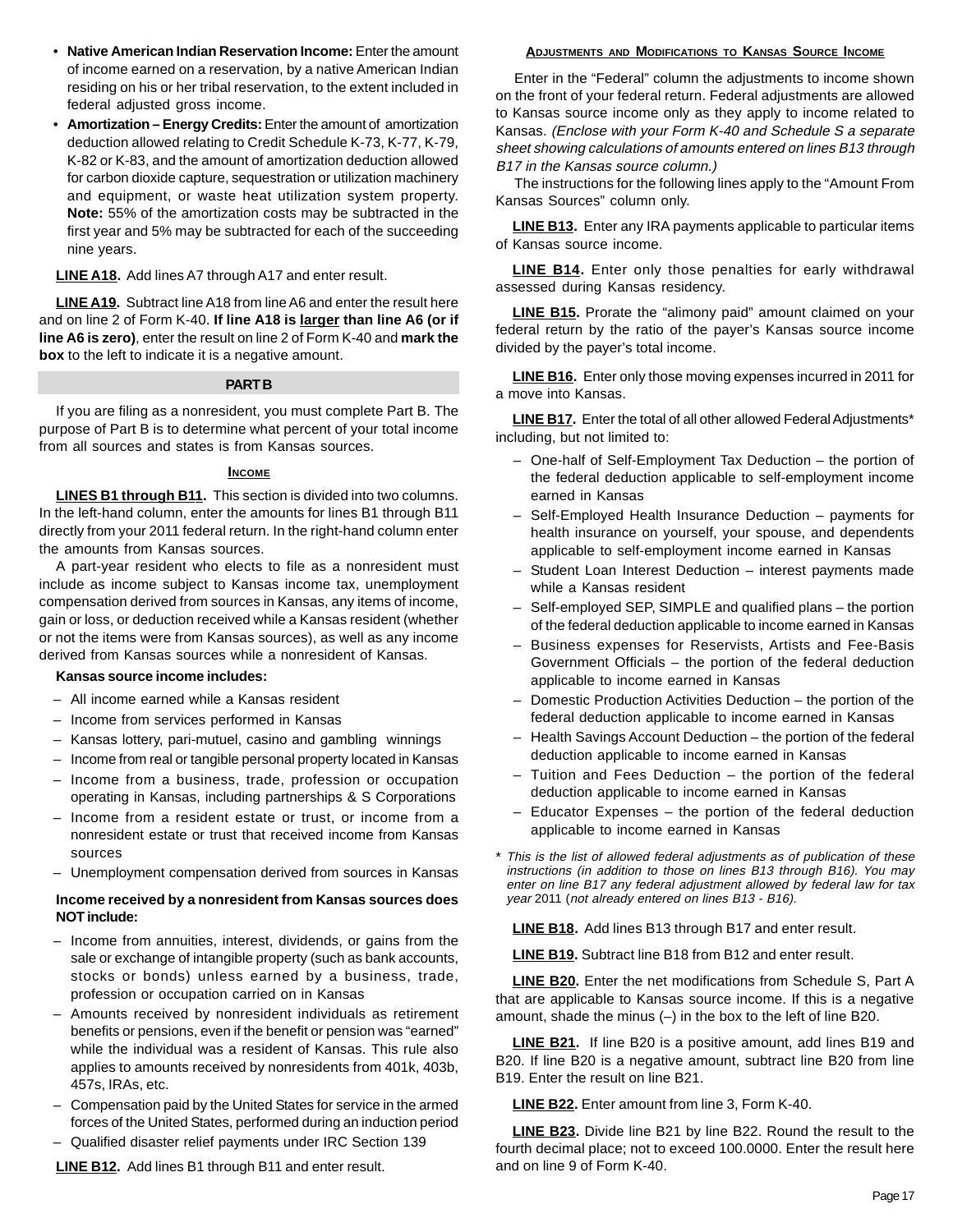### **2011 KANSAS TAX TABLE FOR TAXABLE INCOME LESS THAN \$50,000**

TO FIND YOUR TAX: Read down the income columns until you find the line which includes your Kansas taxable income from line 7 of Form K-40, and read across to the column heading describing your filing status as indicated on Form K-40. The amount in that column should be entered on line 8, Form K-40.

|                                           |                                           | And you are                                                                    |                                  |                                           |                                           | And you are                                                                    |                                 |                                           |                                           | And you are                                                                    |                                   | If line 7,                                                                        |                                            |                                                                                | And you are                     |
|-------------------------------------------|-------------------------------------------|--------------------------------------------------------------------------------|----------------------------------|-------------------------------------------|-------------------------------------------|--------------------------------------------------------------------------------|---------------------------------|-------------------------------------------|-------------------------------------------|--------------------------------------------------------------------------------|-----------------------------------|-----------------------------------------------------------------------------------|--------------------------------------------|--------------------------------------------------------------------------------|---------------------------------|
| If line 7,<br>Form K-40<br>is—            |                                           | Single,<br>Head-of-<br>Household<br>or<br><b>Married</b><br>Filing<br>Separate | Married<br>Filing<br>Joint       | If line 7,<br>Form K-40<br>is—            |                                           | Single,<br>Head-of-<br>Household<br>or<br><b>Married</b><br>Filing<br>Separate | Married<br>Filing<br>Joint      | Form K-40<br>is—                          | If line 7,                                | Single,<br>Head-of-<br>Household<br>or<br><b>Married</b><br>Filing<br>Separate | <b>Married</b><br>Filing<br>Joint |                                                                                   | Form K-40<br>is—                           | Single,<br>Head-of-<br>Household<br>or<br><b>Married</b><br>Filing<br>Separate | Married<br>Filing<br>Joint      |
| At<br>Least                               | But<br>Less<br>Than                       | Your tax is                                                                    |                                  | At<br>Least                               | But<br>Less<br>Than                       | Your tax is                                                                    |                                 | At<br>Least                               | But<br>Less<br>Than                       | Your tax is                                                                    |                                   | At<br>Least                                                                       | But<br>Less<br>Than                        |                                                                                | Your tax is                     |
| 0                                         | 25                                        | 0                                                                              | 0                                |                                           |                                           |                                                                                |                                 |                                           |                                           |                                                                                |                                   |                                                                                   |                                            |                                                                                |                                 |
| 25<br>50<br>100<br>150<br>200             | 50<br>100<br>150<br>200<br>250            | 1<br>3<br>4<br>6<br>8                                                          | $\mathbf{1}$<br>3<br>4<br>6<br>8 | 2,750<br>2,800<br>2,850<br>2,900<br>2,950 | 2,800<br>2,850<br>2,900<br>2,950<br>3,000 | 97<br>99<br>101<br>102<br>104                                                  | 97<br>99<br>101<br>102<br>104   | 5,500<br>5,550<br>5,600<br>5,650<br>5,700 | 5,550<br>5,600<br>5,650<br>5,700<br>5,750 | 193<br>195<br>197<br>199<br>200                                                | 193<br>195<br>197<br>199<br>200   | 8,250<br>8,300<br>8,350<br>8,400<br>8,450                                         | 8,300<br>8,350<br>8,400<br>8,450<br>8,500  | 290<br>291<br>293<br>295<br>297                                                | 290<br>291<br>293<br>295<br>297 |
| 250<br>300<br>350<br>400<br>450           | 300<br>350<br>400<br>450<br>500           | 10<br>11<br>13<br>15<br>17                                                     | 10<br>11<br>13<br>15<br>17       | 3,000<br>3,050<br>3,100<br>3,150<br>3,200 | 3,050<br>3,100<br>3,150<br>3,200<br>3,250 | 106<br>108<br>109<br>111<br>113                                                | 106<br>108<br>109<br>111<br>113 | 5,750<br>5,800<br>5,850<br>5,900<br>5,950 | 5,800<br>5,850<br>5,900<br>5,950<br>6,000 | 202<br>204<br>206<br>207<br>209                                                | 202<br>204<br>206<br>207<br>209   | 8,500<br>8,550<br>8,600<br>8,650<br>8,700                                         | 8,550<br>8,600<br>8,650<br>8,700<br>8,750  | 298<br>300<br>302<br>304<br>305                                                | 298<br>300<br>302<br>304<br>305 |
| 500<br>550<br>600<br>650<br>700           | 550<br>600<br>650<br>700<br>750           | 18<br>20<br>22<br>24<br>25                                                     | 18<br>20<br>22<br>24<br>25       | 3,250<br>3,300<br>3,350<br>3,400<br>3,450 | 3,300<br>3,350<br>3,400<br>3,450<br>3,500 | 115<br>116<br>118<br>120<br>122                                                | 115<br>116<br>118<br>120<br>122 | 6,000<br>6,050<br>6,100<br>6,150<br>6,200 | 6,050<br>6,100<br>6,150<br>6,200<br>6,250 | 211<br>213<br>214<br>216<br>218                                                | 211<br>213<br>214<br>216<br>218   | 8,750<br>8,800<br>8,850<br>8,900<br>8,950                                         | 8,800<br>8,850<br>8,900<br>8,950<br>9,000  | 307<br>309<br>311<br>312<br>314                                                | 307<br>309<br>311<br>312<br>314 |
| 750<br>800<br>850<br>900<br>950           | 800<br>850<br>900<br>950<br>1,000         | 27<br>29<br>31<br>32<br>34                                                     | 27<br>29<br>31<br>32<br>34       | 3,500<br>3,550<br>3,600<br>3,650<br>3,700 | 3,550<br>3,600<br>3,650<br>3,700<br>3,750 | 123<br>125<br>127<br>129<br>130                                                | 123<br>125<br>127<br>129<br>130 | 6,250<br>6,300<br>6,350<br>6,400<br>6,450 | 6,300<br>6,350<br>6,400<br>6,450<br>6,500 | 220<br>221<br>223<br>225<br>227                                                | 220<br>221<br>223<br>225<br>227   | 9,000<br>9,050<br>9,100<br>9,150<br>9,200                                         | 9,050<br>9,100<br>9,150<br>9,200<br>9,250  | 316<br>318<br>319<br>321<br>323                                                | 316<br>318<br>319<br>321<br>323 |
| 1,000<br>1,050<br>1,100<br>1,150<br>1,200 | 1,050<br>1,100<br>1,150<br>1,200<br>1,250 | 36<br>38<br>39<br>41<br>43                                                     | 36<br>38<br>39<br>41<br>43       | 3,750<br>3,800<br>3,850<br>3,900<br>3,950 | 3,800<br>3,850<br>3,900<br>3,950<br>4,000 | 132<br>134<br>136<br>137<br>139                                                | 132<br>134<br>136<br>137<br>139 | 6,500<br>6,550<br>6,600<br>6,650<br>6,700 | 6,550<br>6,600<br>6,650<br>6,700<br>6,750 | 228<br>230<br>232<br>234<br>235                                                | 228<br>230<br>232<br>234<br>235   | 9,250<br>9,300<br>9,350<br>9,400<br>9,450                                         | 9,300<br>9,350<br>9,400<br>9,450<br>9,500  | 325<br>326<br>328<br>330<br>332                                                | 325<br>326<br>328<br>330<br>332 |
| 1,250<br>1,300<br>1,350<br>1,400<br>1,450 | 1,300<br>1,350<br>1,400<br>1,450<br>1,500 | 45<br>46<br>48<br>50<br>52                                                     | 45<br>46<br>48<br>50<br>52       | 4,000<br>4,050<br>4,100<br>4,150<br>4,200 | 4,050<br>4,100<br>4,150<br>4,200<br>4,250 | 141<br>143<br>144<br>146<br>148                                                | 141<br>143<br>144<br>146<br>148 | 6,750<br>6,800<br>6,850<br>6,900<br>6,950 | 6,800<br>6,850<br>6,900<br>6,950<br>7,000 | 237<br>239<br>241<br>242<br>244                                                | 237<br>239<br>241<br>242<br>244   | 9,500<br>9,550<br>9,600<br>9,650<br>9,700                                         | 9,550<br>9,600<br>9,650<br>9,700<br>9,750  | 333<br>335<br>337<br>339<br>340                                                | 333<br>335<br>337<br>339<br>340 |
| 1,500<br>1,550<br>1,600<br>1,650<br>1,700 | 1,550<br>1,600<br>1,650<br>1,700<br>1,750 | 53<br>55<br>57<br>59<br>60                                                     | 53<br>55<br>57<br>59<br>60       | 4,250<br>4,300<br>4,350<br>4,400<br>4,450 | 4,300<br>4,350<br>4,400<br>4,450<br>4,500 | 150<br>151<br>153<br>155<br>157                                                | 150<br>151<br>153<br>155<br>157 | 7,000<br>7,050<br>7,100<br>7,150<br>7,200 | 7,050<br>7,100<br>7,150<br>7,200<br>7,250 | 246<br>248<br>249<br>251<br>253                                                | 246<br>248<br>249<br>251<br>253   | 9,750<br>9,800<br>9,850<br>9,900<br>9,950                                         | 9,800<br>9,850<br>9,900<br>9,950<br>10,000 | 342<br>344<br>346<br>347<br>349                                                | 342<br>344<br>346<br>347<br>349 |
| 1,750<br>1,800<br>1,850<br>1,900<br>1,950 | 1,800<br>1,850<br>1,900<br>1,950<br>2,000 | 62<br>64<br>66<br>67<br>69                                                     | 62<br>64<br>66<br>67<br>69       | 4,500<br>4,550<br>4,600<br>4,650<br>4,700 | 4,550<br>4,600<br>4,650<br>4,700<br>4,750 | 158<br>160<br>162<br>164<br>165                                                | 158<br>160<br>162<br>164<br>165 | 7,250<br>7,300<br>7,350<br>7,400<br>7,450 | 7,300<br>7,350<br>7,400<br>7,450<br>7,500 | 255<br>256<br>258<br>260<br>262                                                | 255<br>256<br>258<br>260<br>262   | 10,050 10,100<br>10,150 10,200<br>10,200 10,250                                   | 10,000 10,050<br>10,100 10,150             | 351<br>353<br>354<br>356<br>358                                                | 351<br>353<br>354<br>356<br>358 |
| 2,000<br>2,050<br>2,100<br>2,150<br>2,200 | 2,050<br>2,100<br>2,150<br>2,200<br>2,250 | 71<br>73<br>74<br>76<br>78                                                     | 71<br>73<br>74<br>76<br>78       | 4,750<br>4,800<br>4,850<br>4,900<br>4,950 | 4,800<br>4,850<br>4,900<br>4,950<br>5,000 | 167<br>169<br>171<br>172<br>174                                                | 167<br>169<br>171<br>172<br>174 | 7,500<br>7,550<br>7,600<br>7,650<br>7,700 | 7,550<br>7,600<br>7,650<br>7,700<br>7,750 | 263<br>265<br>267<br>269<br>270                                                | 263<br>265<br>267<br>269<br>270   | 10,250 10,300<br>10,300 10,350<br>10,350 10,400<br>10,400 10,450<br>10,450 10,500 |                                            | 360<br>361<br>363<br>365<br>367                                                | 360<br>361<br>363<br>365<br>367 |
| 2,250<br>2,300<br>2,350<br>2,400<br>2,450 | 2,300<br>2,350<br>2,400<br>2,450<br>2,500 | 80<br>81<br>83<br>85<br>87                                                     | 80<br>81<br>83<br>85<br>87       | 5,000<br>5,050<br>5,100<br>5,150<br>5,200 | 5,050<br>5,100<br>5,150<br>5,200<br>5,250 | 176<br>178<br>179<br>181<br>183                                                | 176<br>178<br>179<br>181<br>183 | 7,750<br>7,800<br>7,850<br>7,900<br>7,950 | 7,800<br>7,850<br>7,900<br>7,950<br>8,000 | 272<br>274<br>276<br>277<br>279                                                | 272<br>274<br>276<br>277<br>279   | 10,500 10,550<br>10,550 10,600<br>10,600 10,650<br>10,650 10,700<br>10,700 10,750 |                                            | 368<br>370<br>372<br>374<br>375                                                | 368<br>370<br>372<br>374<br>375 |
| 2,500<br>2,550<br>2,600<br>2,650<br>2,700 | 2,550<br>2,600<br>2,650<br>2,700<br>2,750 | 88<br>90<br>92<br>94<br>95                                                     | 88<br>90<br>92<br>94<br>95       | 5,250<br>5,300<br>5,350<br>5,400<br>5,450 | 5,300<br>5,350<br>5,400<br>5,450<br>5,500 | 185<br>186<br>188<br>190<br>192                                                | 185<br>186<br>188<br>190<br>192 | 8,000<br>8,050<br>8,100<br>8,150<br>8,200 | 8,050<br>8,100<br>8,150<br>8,200<br>8,250 | 281<br>283<br>284<br>286<br>288                                                | 281<br>283<br>284<br>286<br>288   | 10,750 10,800<br>10,800 10,850<br>10,850 10,900<br>10,900 10,950                  | 10,950 11,000                              | 377<br>379<br>381<br>382<br>384                                                | 377<br>379<br>381<br>382<br>384 |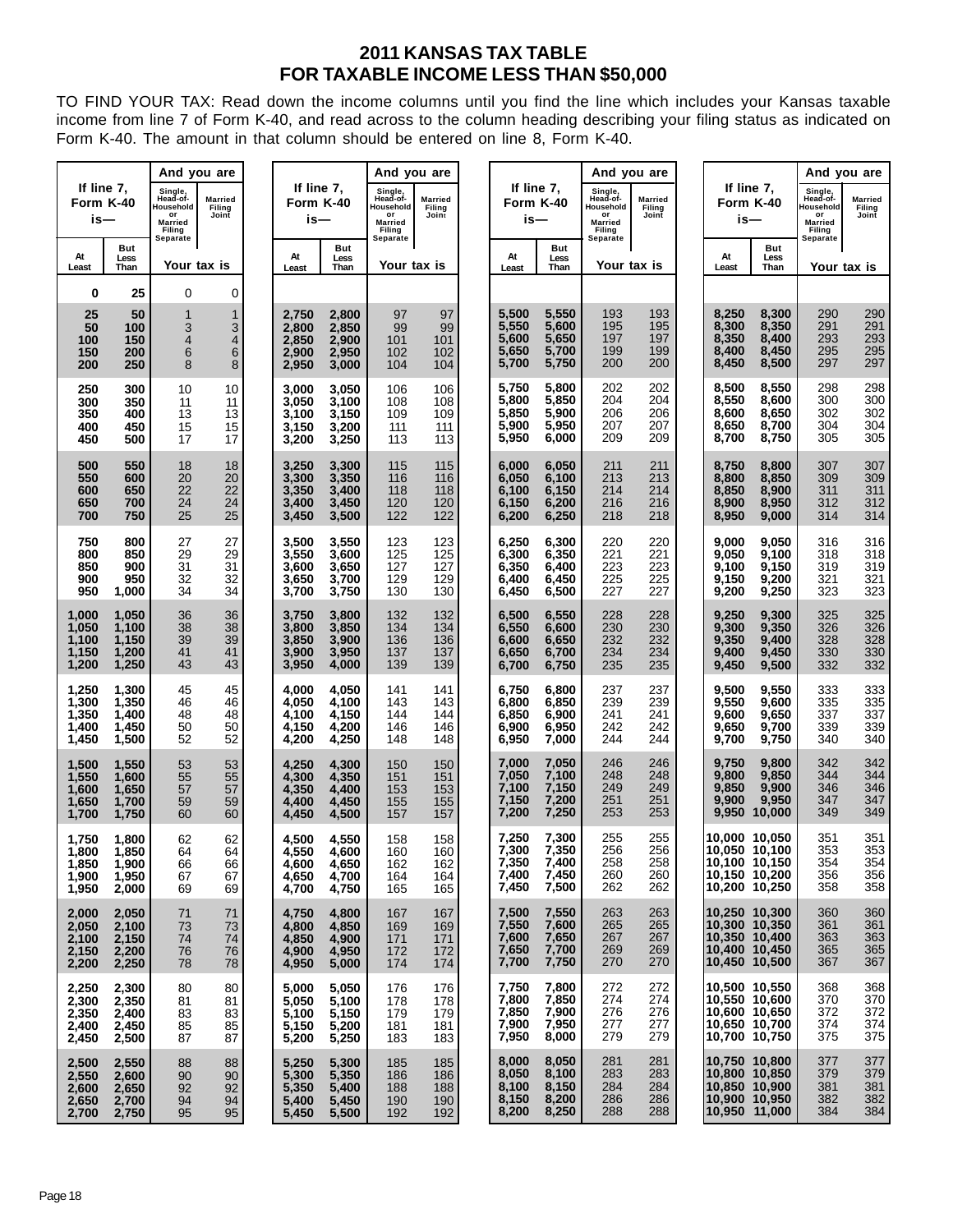## **2011 KANSAS TAX TABLE (Continued)**

|             |                                                                                    |                                                          | And you are                     |                                                                                   |                         |                                                   | And you are                     |             |                                                                                     | And you are                                       |                                 |             |                                                                                     |                                                   | And you are                     |
|-------------|------------------------------------------------------------------------------------|----------------------------------------------------------|---------------------------------|-----------------------------------------------------------------------------------|-------------------------|---------------------------------------------------|---------------------------------|-------------|-------------------------------------------------------------------------------------|---------------------------------------------------|---------------------------------|-------------|-------------------------------------------------------------------------------------|---------------------------------------------------|---------------------------------|
|             | If line $7,$<br>Form K-40<br>is—                                                   | Single,<br>Head-of-<br>Household<br>or<br><b>Married</b> | Married<br>Filing<br>Joint      | is—                                                                               | If line 7,<br>Form K-40 | Single,<br>Head-of-<br>Household<br>or<br>Married | Married<br>Filing<br>Joint      |             | If line $7,$<br>Form K-40<br>is—                                                    | Single,<br>Head-of-<br>Household<br>or<br>Married | Married<br>Filing<br>Joint      |             | If line $7$ ,<br>Form K-40<br>is—                                                   | Single,<br>Head-of-<br>Household<br>or<br>Married | Married<br>Filing<br>Joint      |
|             | <b>But</b>                                                                         | Filing<br>Separate                                       |                                 |                                                                                   |                         | Filing<br>Separate                                |                                 |             |                                                                                     | Filing<br>Separate                                |                                 |             |                                                                                     | Filing<br>Separate                                |                                 |
| At<br>Least | Less<br>Than                                                                       |                                                          | Your tax is                     | At<br>Least                                                                       | But<br>Less<br>Than     | Your tax is                                       |                                 | At<br>Least | But<br>Less<br>Than                                                                 | Your tax is                                       |                                 | At<br>Least | But<br>Less<br>Than                                                                 |                                                   | Your tax is                     |
|             | 11,000 11,050<br>11,050 11,100<br>11.100 11.150<br>11,150 11,200<br>11,200 11,250  | 386<br>388<br>389<br>391<br>393                          | 386<br>388<br>389<br>391<br>393 | 14,250 14,300<br>14,300 14,350<br>14,350 14,400<br>14,400 14,450<br>14,450 14,500 |                         | 500<br>501<br>503<br>505<br>507                   | 500<br>501<br>503<br>505<br>507 |             | 17,500 17,550<br>17,550 17,600<br>17,600 17,650<br>17.650 17.700<br>17,700 17,750   | 683<br>686<br>689<br>692<br>695                   | 613<br>615<br>617<br>619<br>620 |             | 20,750 20,800<br>20,800 20,850<br>20,850 20,900<br>20,900 20,950<br>20,950 21,000   | 886<br>889<br>892<br>895<br>898                   | 727<br>729<br>731<br>732<br>734 |
|             | 11,250 11,300<br>11.300 11.350<br>11,350 11,400<br>11,400 11,450<br>11,450 11,500  | 395<br>396<br>398<br>400<br>402                          | 395<br>396<br>398<br>400<br>402 | 14,500 14,550<br>14,550 14,600<br>14,600 14,650<br>14,650 14,700<br>14,700 14,750 |                         | 508<br>510<br>512<br>514<br>515                   | 508<br>510<br>512<br>514<br>515 |             | 17,750 17,800<br>17,800 17,850<br>17,850 17,900<br>17,900 17,950<br> 17,950 18,000  | 698<br>702<br>705<br>708<br>711                   | 622<br>624<br>626<br>627<br>629 |             | 21,000 21,050<br>21,050 21,100<br>21,100 21,150<br>21,150 21,200<br>21,200 21,250   | 902<br>905<br>908<br>911<br>914                   | 736<br>738<br>739<br>741<br>743 |
|             | 11,500 11,550<br>11,550 11,600<br>11,600 11,650<br>11,650 11,700<br>11,700 11,750  | 403<br>405<br>407<br>409<br>410                          | 403<br>405<br>407<br>409<br>410 | 14,750 14,800<br>14,800 14,850<br>14,850 14,900<br>14,900 14,950<br>14,950 15,000 |                         | 517<br>519<br>521<br>522<br>524                   | 517<br>519<br>521<br>522<br>524 |             | 18,000 18,050<br> 18,050 18,100<br>18,100 18,150<br>18,150 18,200<br>18,200 18,250  | 714<br>717<br>720<br>723<br>727                   | 631<br>633<br>634<br>636<br>638 |             | 21,250 21,300<br>21,300 21,350<br>21,350 21,400<br>21,400 21,450<br>21,450 21,500   | 917<br>920<br>923<br>927<br>930                   | 745<br>746<br>748<br>750<br>752 |
|             | 11,750 11,800<br>11,800 11,850<br>11,850 11,900<br>11,900 11,950<br>11,950 12,000  | 412<br>414<br>416<br>417<br>419                          | 412<br>414<br>416<br>417<br>419 | 15,000 15,050<br>15,050 15,100<br>15,100 15,150<br>15,150 15,200<br>15,200 15,250 |                         | 527<br>530<br>533<br>536<br>539                   | 526<br>528<br>529<br>531<br>533 |             | 18,250 18,300<br>18,300 18,350<br>18,350 18,400<br>18,400 18,450<br>18,450 18,500   | 730<br>733<br>736<br>739<br>742                   | 640<br>641<br>643<br>645<br>647 |             | 21,500 21,550<br> 21,550 21,600<br>21,600 21,650<br>21,650 21,700<br>21,700 21,750  | 933<br>936<br>939<br>942<br>945                   | 753<br>755<br>757<br>759<br>760 |
|             | 12,000 12,050<br>12,050 12,100<br>12,100 12,150<br>12,150 12,200<br>12,200 12,250  | 421<br>423<br>424<br>426<br>428                          | 421<br>423<br>424<br>426<br>428 | 15,250 15,300<br>15,300 15,350<br>15,350 15,400<br>15,400 15,450<br>15,450 15,500 |                         | 542<br>545<br>548<br>552<br>555                   | 535<br>536<br>538<br>540<br>542 |             | 18,500 18,550<br>18,550 18,600<br>18,600 18,650<br>18,650 18,700<br>18,700 18,750   | 745<br>748<br>752<br>755<br>758                   | 648<br>650<br>652<br>654<br>655 |             | 21,750 21,800<br>21,800 21,850<br>21,850 21,900<br>21,900 21,950<br>21,950 22,000   | 948<br>952<br>955<br>958<br>961                   | 762<br>764<br>766<br>767<br>769 |
|             | 12,250 12,300<br>12,300 12,350<br>12,350 12,400<br>12,400 12,450<br>12,450 12,500  | 430<br>431<br>433<br>435<br>437                          | 430<br>431<br>433<br>435<br>437 | 15,500 15,550<br>15,550 15,600<br>15,600 15,650<br>15,650 15,700<br>15,700 15,750 |                         | 558<br>561<br>564<br>567<br>570                   | 543<br>545<br>547<br>549<br>550 |             | 18,750 18,800<br>18,800 18,850<br>18,850 18,900<br>18,900 18,950<br>18,950 19,000   | 761<br>764<br>767<br>770<br>773                   | 657<br>659<br>661<br>662<br>664 |             | 22,000 22,050<br>22,050 22,100<br>22,100 22,150<br>22,150 22,200<br>22,200 22,250   | 964<br>967<br>970<br>973<br>977                   | 771<br>773<br>774<br>776<br>778 |
|             | 12,500 12,550<br>12,550 12,600<br>12,600 12,650<br>12,650 12,700<br>12,700 12,750  | 438<br>440<br>442<br>444<br>445                          | 438<br>440<br>442<br>444<br>445 | 15,750 15,800<br>15,800 15,850<br>15,850 15,900<br>15,900 15,950<br>15,950 16,000 |                         | 573<br>577<br>580<br>583<br>586                   | 552<br>554<br>556<br>557<br>559 |             | 19,000 19,050<br>19,050 19,100<br>19,100 19,150<br>19,150 19,200<br>19,200 19,250   | 777<br>780<br>783<br>786<br>789                   | 666<br>668<br>669<br>671<br>673 |             | 22,250 22,300<br>22,300 22,350<br>22,350 22,400<br>22,400 22,450<br>22,450 22,500   | 980<br>983<br>986<br>989<br>992                   | 780<br>781<br>783<br>785<br>787 |
|             | 12,750 12,800<br>12.800 12.850<br>12,850 12,900<br>12,900 12,950<br>12,950 13,000  | 447<br>449<br>451<br>452<br>454                          | 447<br>449<br>451<br>452<br>454 | 16.000 16.050<br>16,050 16,100<br>16,100 16,150<br>16.150 16.200<br>16,200 16,250 |                         | 589<br>592<br>595<br>598<br>602                   | 561<br>563<br>564<br>566<br>568 |             | 19,250 19,300<br> 19,300 19,350<br>19,350 19,400<br> 19,400 19,450<br>19,450 19,500 | 792<br>795<br>798<br>802<br>805                   | 675<br>676<br>678<br>680<br>682 |             | 22,500 22,550<br>22,550 22,600<br>22,600 22,650<br> 22.650 22.700 <br>22,700 22,750 | 995<br>998<br>1,002<br>1,005<br>1,008             | 788<br>790<br>792<br>794<br>795 |
|             | 13,000 13,050<br>13,050 13,100<br>13,100 13,150<br>13,150 13,200<br>13,200 13,250  | 456<br>458<br>459<br>461<br>463                          | 456<br>458<br>459<br>461<br>463 | 16,250 16,300<br>16,300 16,350<br>16,350 16,400<br>16,400 16,450<br>16,450 16,500 |                         | 605<br>608<br>611<br>614<br>617                   | 570<br>571<br>573<br>575<br>577 |             | 19,500 19,550<br>19,550 19,600<br>19,600 19,650<br>19,650 19,700<br> 19,700 19,750  | 808<br>811<br>814<br>817<br>820                   | 683<br>685<br>687<br>689<br>690 |             | 22,750 22,800<br>22,800 22,850<br>22,850 22,900<br>22,900 22,950<br>22,950 23,000   | 1,011<br>1,014<br>1,017<br>1,020<br>1,023         | 797<br>799<br>801<br>802<br>804 |
|             | 13,250 13,300<br>13,300 13,350<br>13,350 13,400<br>13,400 13,450<br>13,450 13,500  | 465<br>466<br>468<br>470<br>472                          | 465<br>466<br>468<br>470<br>472 | 16,500 16,550<br>16,550 16,600<br>16,600 16,650<br>16,650 16,700<br>16,700 16,750 |                         | 620<br>623<br>627<br>630<br>633                   | 578<br>580<br>582<br>584<br>585 |             | 19,750 19,800<br>19,800 19,850<br>19.850 19.900<br> 19,900 19,950<br> 19,950 20,000 | 823<br>827<br>830<br>833<br>836                   | 692<br>694<br>696<br>697<br>699 |             | 23,000 23,050<br>23,050 23,100<br>23,100 23,150<br>23,150 23,200<br>23,200 23,250   | 1,027<br>1,030<br>1,033<br>1,036<br>1,039         | 806<br>808<br>809<br>811<br>813 |
|             | 13,500 13,550<br>13,550 13,600<br>13,600 13,650<br>13,650 13,700<br>13,700 13,750  | 473<br>475<br>477<br>479<br>480                          | 473<br>475<br>477<br>479<br>480 | 16,750 16,800<br>16,800 16,850<br>16,850 16,900<br>16,900 16,950<br>16,950 17,000 |                         | 636<br>639<br>642<br>645<br>648                   | 587<br>589<br>591<br>592<br>594 |             | 20,000 20,050<br> 20,050 20,100<br>20,100 20,150<br> 20,150 20,200<br>20,200 20,250 | 839<br>842<br>845<br>848<br>852                   | 701<br>703<br>704<br>706<br>708 |             | 23,250 23,300<br>23,300 23,350<br>23,350 23,400<br>23,400 23,450<br>23,450 23,500   | 1,042<br>1,045<br>1,048<br>1,052<br>1,055         | 815<br>816<br>818<br>820<br>822 |
|             | 13,750 13,800<br> 13,800 13,850<br>13,850 13,900<br>13,900 13,950<br>13,950 14,000 | 482<br>484<br>486<br>487<br>489                          | 482<br>484<br>486<br>487<br>489 | 17,000 17,050<br>17,050 17,100<br>17,100 17,150<br>17,150 17,200<br>17,200 17,250 |                         | 652<br>655<br>658<br>661<br>664                   | 596<br>598<br>599<br>601<br>603 |             | 20,250 20,300<br> 20,300 20,350<br>20,350 20,400<br>20,400 20,450<br> 20,450 20,500 | 855<br>858<br>861<br>864<br>867                   | 710<br>711<br>713<br>715<br>717 |             | 23,500 23,550<br>23,550 23,600<br>23,600 23,650<br>23,650 23,700<br>23,700 23,750   | 1,058<br>1,061<br>1,064<br>1,067<br>1,070         | 823<br>825<br>827<br>829<br>830 |
|             | 14,000 14,050<br>14,050 14,100<br>14,100 14,150<br>14,150 14,200<br>14,200 14,250  | 491<br>493<br>494<br>496<br>498                          | 491<br>493<br>494<br>496<br>498 | 17,250 17,300<br>17,300 17,350<br>17,350 17,400<br>17,400 17,450<br>17,450 17,500 |                         | 667<br>670<br>673<br>677<br>680                   | 605<br>606<br>608<br>610<br>612 |             | 20,500 20,550<br> 20,550 20,600<br>20,600 20,650<br>20,650 20,700<br>20,700 20,750  | 870<br>873<br>877<br>880<br>883                   | 718<br>720<br>722<br>724<br>725 |             | 23,750 23,800<br>23,800 23,850<br>23,850 23,900<br>23,900 23,950<br>23,950 24,000   | 1,073<br>1,077<br>1,080<br>1,083<br>1,086         | 832<br>834<br>836<br>837<br>839 |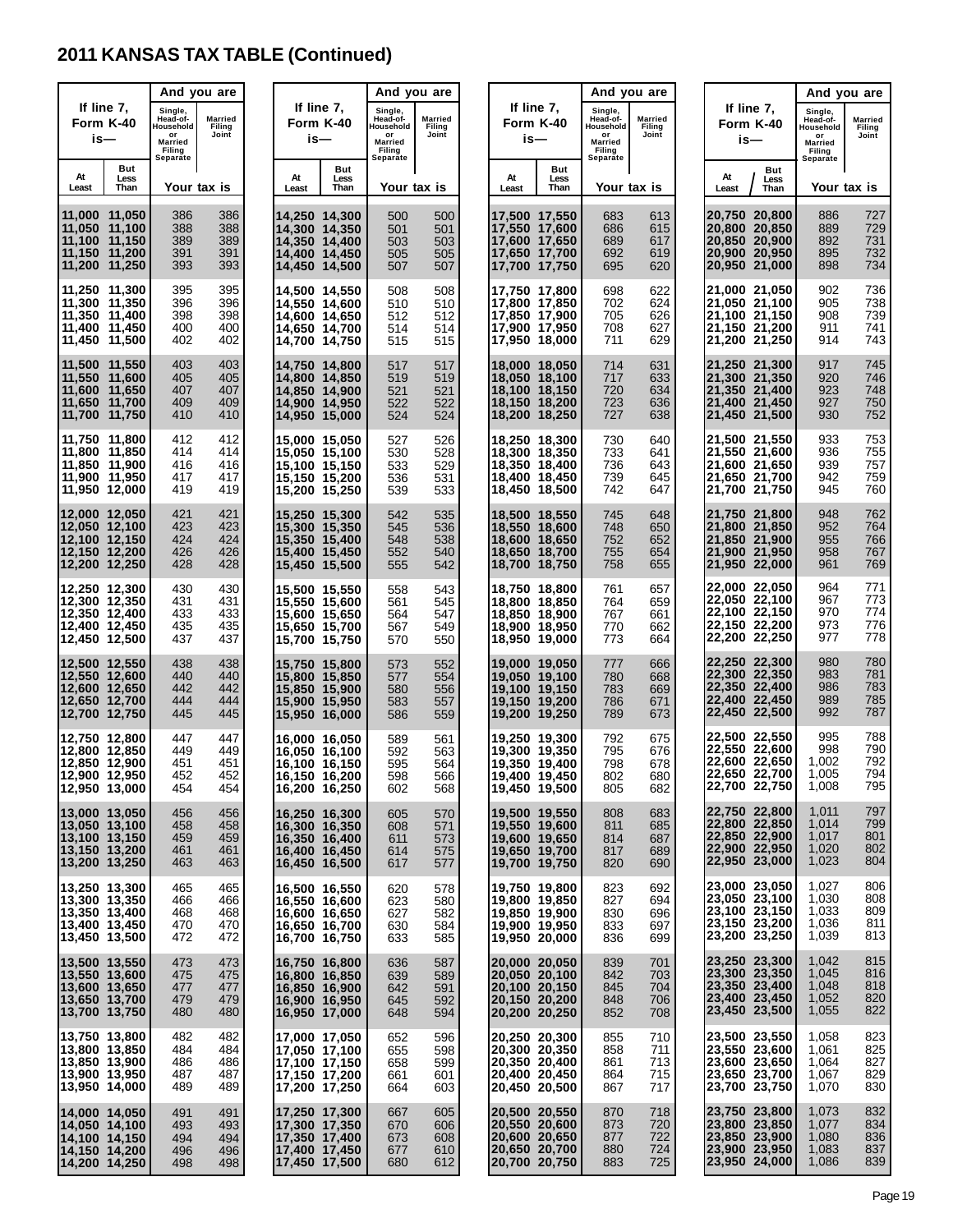## **2011 KANSAS TAX TABLE (Continued)**

|             |                                                                                     | And you are                                                                    |                                   |                                                                                    |                                  |                                                                                | And you are                               |                                                                                   |                                                                  |                                                                                | And you are                               |             |                                                                                   |                                                                                | And you are                               |
|-------------|-------------------------------------------------------------------------------------|--------------------------------------------------------------------------------|-----------------------------------|------------------------------------------------------------------------------------|----------------------------------|--------------------------------------------------------------------------------|-------------------------------------------|-----------------------------------------------------------------------------------|------------------------------------------------------------------|--------------------------------------------------------------------------------|-------------------------------------------|-------------|-----------------------------------------------------------------------------------|--------------------------------------------------------------------------------|-------------------------------------------|
|             | If line 7,<br>Form K-40<br>is—                                                      | Single,<br>Head-of-<br>Household<br>or<br><b>Married</b><br>Filing<br>Separate | <b>Married</b><br>Filing<br>Joint |                                                                                    | If line $7,$<br>Form K-40<br>is— | Single,<br>Head-of-<br>Household<br>or<br><b>Married</b><br>Filing<br>Separate | <b>Married</b><br>Filing<br>Joint         | If line 7,<br>Form K-40                                                           | is—                                                              | Single,<br>Head-of-<br>Household<br>or<br><b>Married</b><br>Filing<br>Separate | Married<br>Filing<br>Joint                |             | If line $7,$<br>Form K-40<br>is—                                                  | Single,<br>Head-of-<br>Household<br>or<br><b>Married</b><br>Filing<br>Separate | Married<br>Filing<br>Joint                |
| At<br>Least | But<br>Less<br>Than                                                                 | Your tax is                                                                    |                                   | At<br>Least                                                                        | But<br>Less<br>Than              |                                                                                | Your tax is                               | At<br>Least                                                                       | But<br>Less<br>Than                                              |                                                                                | Your tax is                               | At<br>Least | But<br>Less<br>Than                                                               | Your tax is                                                                    |                                           |
|             | 24,000 24,050<br>24,050 24,100<br>24,100 24,150<br>24,150 24,200<br>24,200 24,250   | 1,089<br>1,092<br>1,095<br>1,098<br>1,102                                      | 841<br>843<br>844<br>846<br>848   | 27,250 27,300<br>27,300 27,350<br>27,350 27,400<br>27,400 27,450<br>27,450 27,500  |                                  | 1,292<br>1,295<br>1,298<br>1,302<br>1,305                                      | 955<br>956<br>958<br>960<br>962           | 30,500 30,550<br>30,550 30,600<br>30,650 30,700                                   | 30,600 30,650<br>30,700 30,750                                   | 1,496<br>1,500<br>1,503<br>1,506<br>1,509                                      | 1,083<br>1,086<br>1,089<br>1,092<br>1,095 |             | 33,750 33,800<br>33,800 33,850<br>33,850 33,900<br>33,900 33,950<br>33,950 34,000 | 1,706<br>1,709<br>1,712<br>1,716<br>1,719                                      | 1,286<br>1,289<br>1,292<br>1,295<br>1,298 |
|             | 24,250 24,300<br>24,300 24,350<br>24,350 24,400<br> 24,400 24,450<br>24,450 24,500  | 1,105<br>1,108<br>1,111<br>1,114<br>1,117                                      | 850<br>851<br>853<br>855<br>857   | 27,500 27,550<br>27,550 27,600<br>27,600 27,650<br>27,650 27,700<br>27,700 27,750  |                                  | 1,308<br>1,311<br>1,314<br>1,317<br>1,320                                      | 963<br>965<br>967<br>969<br>970           | 30,750 30,800<br>30,950 31,000                                                    | 30,800 30,850<br>30,850 30,900<br>30,900 30,950                  | 1,512<br>1,516<br>1,519<br>1,522<br>1,525                                      | 1,098<br>1,102<br>1,105<br>1,108<br>1,111 |             | 34,000 34,050<br>34.050 34.100<br>34,100 34,150<br>34,150 34,200<br>34,200 34,250 | 1,722<br>1,725<br>1,729<br>1,732<br>1,735                                      | 1,302<br>1,305<br>1,308<br>1,311<br>1,314 |
|             | 24,500 24,550<br>24,550 24,600<br>24.600 24.650<br>24,650 24,700<br>24,700 24,750   | 1,120<br>1,123<br>1,127<br>1,130<br>1,133                                      | 858<br>860<br>862<br>864<br>865   | 27,750 27,800<br>27,800 27,850<br>27,850 27,900<br>27,900 27,950<br>27,950 28,000  |                                  | 1,323<br>1,327<br>1,330<br>1,333<br>1,336                                      | 972<br>974<br>976<br>977<br>979           | 31,000 31,050<br>31,050 31,100<br>31,100 31,150<br>31,150 31,200                  | 31,200 31,250                                                    | 1,529<br>1,532<br>1,535<br>1,538<br>1,542                                      | 1,114<br>1,117<br>1,120<br>1,123<br>1,127 |             | 34,250 34,300<br>34,300 34,350<br>34,350 34,400<br>34.400 34.450<br>34,450 34,500 | 1,738<br>1,741<br>1,745<br>1,748<br>1,751                                      | 1,317<br>1,320<br>1,323<br>1,327<br>1,330 |
|             | 24,750 24,800<br>24,800 24,850<br>24.850 24.900<br>24,900 24,950<br>24,950 25,000   | 1,136<br>1,139<br>1,142<br>1,145<br>1,148                                      | 867<br>869<br>871<br>872<br>874   | 28,000 28,050<br>28,050 28,100<br>28,100 28,150<br> 28,150 28,200<br>28,200 28,250 |                                  | 1,339<br>1,342<br>1,345<br>1,348<br>1,352                                      | 981<br>983<br>984<br>986<br>988           | 31,250 31,300<br>31,450 31,500                                                    | 31,300 31,350<br>31.350 31.400<br>31,400 31,450                  | 1,545<br>1,548<br>1,551<br>1,554<br>1,558                                      | 1,130<br>1,133<br>1,136<br>1,139<br>1,142 |             | 34,500 34,550<br>34,550 34,600<br>34,600 34,650<br>34,650 34,700<br>34,700 34,750 | 1,754<br>1,758<br>1,761<br>1,764<br>1,767                                      | 1,333<br>1,336<br>1,339<br>1,342<br>1,345 |
|             | 25,000 25,050<br>25,050 25,100<br>25,100 25,150<br>25,150 25,200<br>25,200 25,250   | 1,152<br>1,155<br>1,158<br>1,161<br>1,164                                      | 876<br>878<br>879<br>881<br>883   | 28,250 28,300<br>28,300 28,350<br>28,350 28,400<br>28,400 28,450<br>28,450 28,500  |                                  | 1,355<br>1,358<br>1,361<br>1,364<br>1,367                                      | 990<br>991<br>993<br>995<br>997           | 31,500 31,550<br>31,550 31,600<br>31,600 31,650<br>31,650 31,700<br>31,700 31,750 |                                                                  | 1,561<br>1,564<br>1,567<br>1,571<br>1,574                                      | 1,145<br>1,148<br>1,152<br>1,155<br>1,158 |             | 34,750 34,800<br>34,800 34,850<br>34,850 34,900<br>34,900 34,950<br>34,950 35,000 | 1,770<br>1,774<br>1,777<br>1,780<br>1,783                                      | 1,348<br>1,352<br>1,355<br>1,358<br>1,361 |
|             | 25,250 25,300<br>25,300 25,350<br>25,350 25,400<br> 25,400 25,450<br>25,450 25,500  | 1,167<br>1,170<br>1,173<br>1,177<br>1,180                                      | 885<br>886<br>888<br>890<br>892   | 28,500 28,550<br>28,550 28,600<br>28,600 28,650<br> 28,650 28,700<br>28,700 28,750 |                                  | 1,370<br>1,373<br>1,377<br>1,380<br>1,383                                      | 998<br>1,000<br>1,002<br>1,004<br>1,005   | 31,750 31,800<br>31,950 32,000                                                    | 31,800 31,850<br>31,850 31,900<br>31,900 31,950                  | 1,577<br>1,580<br>1,583<br>1,587<br>1,590                                      | 1,161<br>1,164<br>1,167<br>1,170<br>1,173 |             | 35,000 35,050<br>35,050 35,100<br>35,100 35,150<br>35,150 35,200<br>35,200 35,250 | 1,787<br>1,790<br>1,793<br>1,796<br>1,800                                      | 1,364<br>1,367<br>1,370<br>1,373<br>1,377 |
|             | 25,500 25,550<br>25,550 25,600<br>25,600 25,650<br>25,650 25,700<br>25,700 25,750   | 1,183<br>1,186<br>1,189<br>1,192<br>1,195                                      | 893<br>895<br>897<br>899<br>900   | 28,750 28,800<br>28,800 28,850<br>28,850 28,900<br> 28,900 28,950<br>28,950 29,000 |                                  | 1,386<br>1,389<br>1,392<br>1,395<br>1,398                                      | 1,007<br>1,009<br>1,011<br>1,012<br>1,014 | 32,000 32,050<br>32,100 32,150<br>32,150 32,200<br>32,200 32,250                  | 32,050 32,100                                                    | 1,593<br>1,596<br>1,600<br>1,603<br>1,606                                      | 1,177<br>1,180<br>1,183<br>1,186<br>1,189 |             | 35,250 35,300<br>35,300 35,350<br>35,350 35,400<br>35,400 35,450<br>35,450 35,500 | 1,803<br>1,806<br>1,809<br>1,812<br>1,816                                      | 1,380<br>1,383<br>1,386<br>1,389<br>1,392 |
|             | 25,750 25,800<br>25,800 25,850<br>25,850 25,900<br>25,900 25,950<br>25,950 26,000   | 1,198<br>1,202<br>1,205<br>1,208<br>1,211                                      | 902<br>904<br>906<br>907<br>909   | 29,000 29,050<br>29,050 29,100<br>29,100 29,150<br>29,150 29,200<br>29,200 29,250  |                                  | 1,402<br>1,405<br>1,408<br>1,411<br>1,414                                      | 1,016<br>1,018<br>1,019<br>1,021<br>1,023 | 32,400 32,450                                                                     | 32,250 32,300<br>32,300 32,350<br>32,350 32,400<br>32,450 32,500 | 1,609<br>1,612<br>1,616<br>1,619<br>1,622                                      | 1,192<br>1,195<br>1,198<br>1,202<br>1,205 |             | 35,500 35,550<br>35,550 35,600<br>35,600 35,650<br>35,650 35,700<br>35,700 35,750 | 1,819<br>1,822<br>1,825<br>1,829<br>1,832                                      | 1,395<br>1,398<br>1,402<br>1,405<br>1,408 |
|             | 26,000 26,050<br>26,050 26,100<br>26,100 26,150<br>26,150 26,200<br> 26,200 26,250  | 1,214<br>1,217<br>1,220<br>1,223<br>1,227                                      | 911<br>913<br>914<br>916<br>918   | 29,250 29,300<br>29,300 29,350<br>29,350 29,400<br>29,400 29,450<br>29,450 29,500  |                                  | 1,417<br>1,420<br>1,423<br>1,427<br>1,430                                      | 1,025<br>1,026<br>1,028<br>1,030<br>1,032 | 32,500 32,550<br>32,550 32,600<br>32,600 32,650<br>32,650 32,700<br>32,700 32,750 |                                                                  | 1,625<br>1,629<br>1,632<br>1,635<br>1,638                                      | 1,208<br>1,211<br>1,214<br>1,217<br>1,220 |             | 35,750 35,800<br>35,800 35,850<br>35,850 35,900<br>35,900 35,950<br>35,950 36,000 | 1,835<br>1,838<br>1,841<br>1,845<br>1,848                                      | 1,411<br>1,414<br>1,417<br>1,420<br>1,423 |
|             | 26,250 26,300<br>26,300 26,350<br>26,350 26,400<br>26,400 26,450<br>26,450 26,500   | 1,230<br>1,233<br>1,236<br>1,239<br>1,242                                      | 920<br>921<br>923<br>925<br>927   | 29,500 29,550<br>29,550 29,600<br>29,600 29,650<br>29,650 29,700<br>29,700 29,750  |                                  | 1,433<br>1,436<br>1,439<br>1,442<br>1,445                                      | 1,033<br>1,035<br>1,037<br>1,039<br>1,040 | 32,750 32,800<br>32,950 33,000                                                    | 32,800 32,850<br>32,850 32,900<br>32,900 32,950                  | 1,641<br>1,645<br>1,648<br>1,651<br>1,654                                      | 1,223<br>1,227<br>1,230<br>1,233<br>1,236 |             | 36,000 36,050<br>36,050 36,100<br>36,100 36,150<br>36,150 36,200<br>36,200 36,250 | 1,851<br>1,854<br>1,858<br>1,861<br>1,864                                      | 1,427<br>1,430<br>1,433<br>1,436<br>1,439 |
|             | 26,500 26,550<br>26,550 26,600<br>26,600 26,650<br> 26,650 26,700<br> 26,700 26,750 | 1,245<br>1,248<br>1,252<br>1,255<br>1,258                                      | 928<br>930<br>932<br>934<br>935   | 29,750 29,800<br>29,800 29,850<br>29,850 29,900<br> 29,900 29,950<br>29,950 30,000 |                                  | 1,448<br>1,452<br>1,455<br>1,458<br>1,461                                      | 1,042<br>1,044<br>1,046<br>1,047<br>1,049 | 33,000 33,050<br>33,050 33,100<br>33,100 33,150<br>33,150 33,200<br>33,200 33,250 |                                                                  | 1,658<br>1,661<br>1,664<br>1,667<br>1,671                                      | 1,239<br>1,242<br>1,245<br>1,248<br>1,252 |             | 36,250 36,300<br>36,300 36,350<br>36,350 36,400<br>36,400 36,450<br>36,450 36,500 | 1,867<br>1,870<br>1,874<br>1,877<br>1,880                                      | 1,442<br>1,445<br>1,448<br>1,452<br>1,455 |
|             | 26,750 26,800<br>26,800 26,850<br>26,850 26,900<br>26,900 26,950<br> 26,950 27,000  | 1,261<br>1,264<br>1,267<br>1,270<br>1,273                                      | 937<br>939<br>941<br>942<br>944   | 30,000 30,050<br>30,050 30,100<br>30,150 30,200<br>30,200 30,250                   | 30,100 30,150                    | 1,464<br>1,467<br>1,471<br>1,474<br>1,477                                      | 1,052<br>1,055<br>1,058<br>1,061<br>1,064 | 33,250 33,300                                                                     | 33,300 33,350<br>33,350 33,400<br>33,400 33,450<br>33,450 33,500 | 1,674<br>1,677<br>1,680<br>1,683<br>1,687                                      | 1,255<br>1,258<br>1,261<br>1,264<br>1,267 |             | 36,500 36,550<br>36,550 36,600<br>36,600 36,650<br>36,650 36,700<br>36,700 36,750 | 1,883<br>1,887<br>1,890<br>1,893<br>1,896                                      | 1,458<br>1,461<br>1,464<br>1,467<br>1,470 |
|             | 27,000 27,050<br>27,050 27,100<br>27,100 27,150<br> 27,150 27,200<br> 27,200 27,250 | 1,277<br>1,280<br>1,283<br>1,286<br>1,289                                      | 946<br>948<br>949<br>951<br>953   | 30,250 30,300<br>30,300 30,350<br>30,350 30,400<br>30,400 30,450<br>30,450 30,500  |                                  | 1,480<br>1,483<br>1,487<br>1,490<br>1,493                                      | 1,067<br>1,070<br>1,073<br>1,077<br>1,080 | 33,500 33,550<br>33,600 33,650<br>33,650 33,700                                   | 33,550 33,600<br>33,700 33,750                                   | 1,690<br>1,693<br>1,696<br>1,700<br>1,703                                      | 1,270<br>1,273<br>1,277<br>1,280<br>1,283 |             | 36,750 36,800<br>36,800 36,850<br>36,850 36,900<br>36,900 36,950<br>36,950 37,000 | 1,899<br>1,903<br>1,906<br>1,909<br>1,912                                      | 1,473<br>1,477<br>1,480<br>1,483<br>1,486 |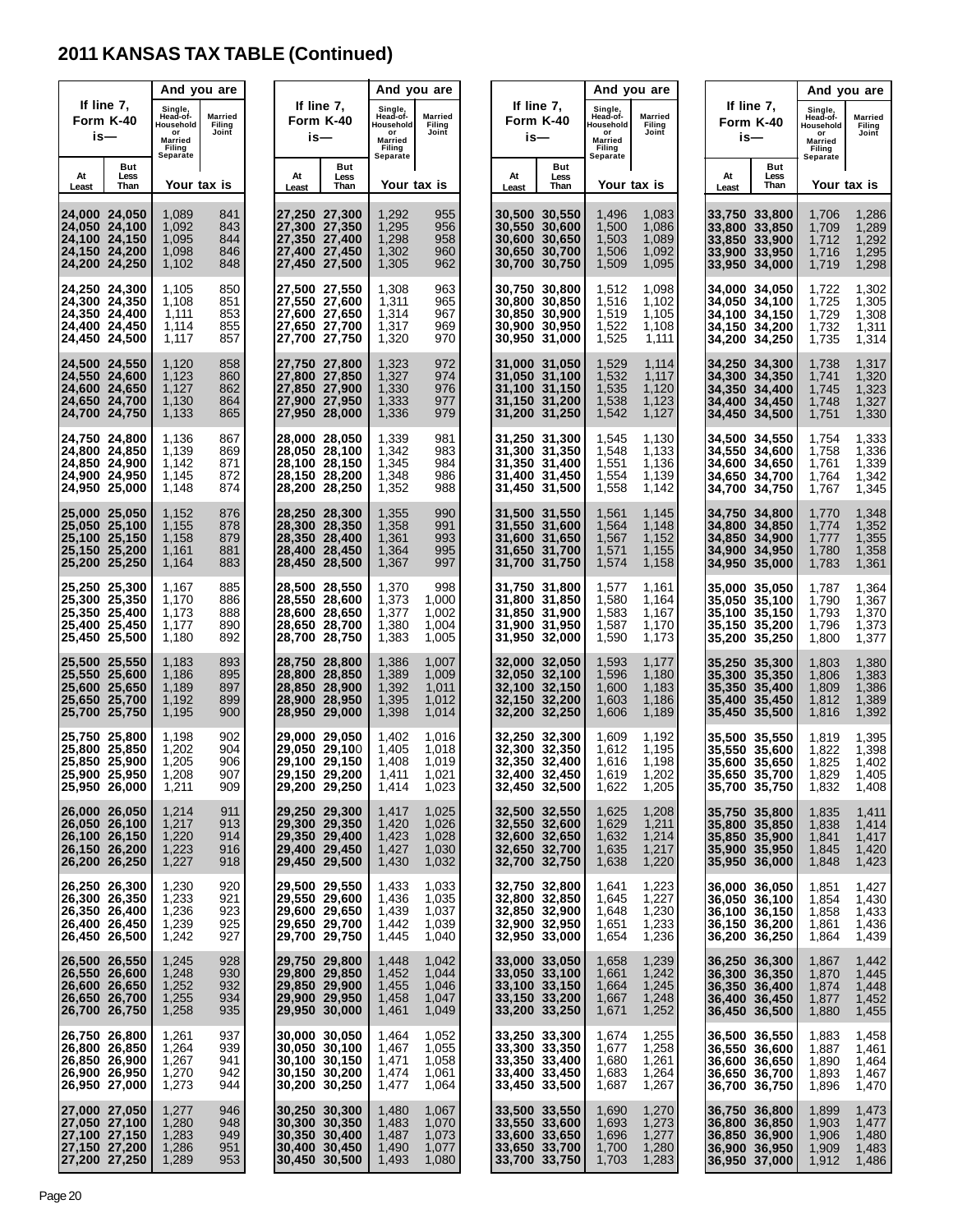## **2011 KANSAS TAX TABLE (Continued)**

|             |                                                                                       | And you are                                                                           |                                           |                                                                                   |                                |                                                                                | And you are                               |                                |                                                                                   | And you are                                                                    |                                           |  |                                |                                                                                     | And you are                                                             |                                           |
|-------------|---------------------------------------------------------------------------------------|---------------------------------------------------------------------------------------|-------------------------------------------|-----------------------------------------------------------------------------------|--------------------------------|--------------------------------------------------------------------------------|-------------------------------------------|--------------------------------|-----------------------------------------------------------------------------------|--------------------------------------------------------------------------------|-------------------------------------------|--|--------------------------------|-------------------------------------------------------------------------------------|-------------------------------------------------------------------------|-------------------------------------------|
|             | If line 7,<br>Form K-40<br>is—                                                        | Single,<br>Head-of-<br>Household<br>or<br><b>Married</b><br><b>Filing</b><br>Separate | Married<br>Filing<br>Joint                |                                                                                   | If line 7,<br>Form K-40<br>is— | Single,<br>Head-of-<br>Household<br>or<br><b>Married</b><br>Filing<br>Separate | Married<br>Filing<br>Joint                | Form K-40                      | If line 7,<br>is—                                                                 | Single,<br>Head-of-<br>Household<br>or<br><b>Married</b><br>Filing<br>Separate | Married<br>Filing<br>Joint                |  | If line 7,<br>Form K-40<br>is— |                                                                                     | Single,<br>Head-of-<br>Household<br>or<br>Married<br>Filing<br>Separate | Married<br>Filing<br>Joint                |
| At<br>Least | But<br>Less<br>Than                                                                   | Your tax is                                                                           |                                           | At<br>Least                                                                       | But<br>Less<br>Than            | Your tax is                                                                    |                                           | At<br>Least                    | But<br>Less<br>Than                                                               | Your tax is                                                                    |                                           |  | At<br>Least                    | But<br>Less<br>Than                                                                 | Your tax is                                                             |                                           |
|             | 37,000 37,050<br>37,050 37,100<br>37,100 37,150<br> 37,150 37,200<br>37,200 37,250    | 1,916<br>1,919<br>1,922<br>1,925<br>1,929                                             | 1,489<br>1,492<br>1,495<br>1,498<br>1,502 | 40,250 40,300<br>40,300 40,350<br>40,350 40,400<br>40,400 40,450<br>40,450 40,500 |                                | 2,125<br>2,128<br>2,132<br>2,135<br>2,138                                      | 1,692<br>1,695<br>1,698<br>1,702<br>1,705 | 43.600 43.650                  | 43,500 43,550<br>43,550 43,600<br>43,650 43,700<br>43,700 43,750                  | 2,335<br>2,338<br>2,341<br>2,345<br>2,348                                      | 1,895<br>1,898<br>1,902<br>1,905<br>1,908 |  |                                | 46,750 46,800<br>46,800 46,850<br>46,850 46,900<br>46,900 46,950<br>46,950 47,000   | 2,544<br>2,548<br>2,551<br>2,554<br>2,557                               | 2,098<br>2,102<br>2,105<br>2,108<br>2,111 |
|             | 37,250 37,300<br>37,300 37,350<br>37,350 37,400<br> 37,400 37,450<br>37,450 37,500    | 1,932<br>1,935<br>1,938<br>1,941<br>1,945                                             | 1,505<br>1,508<br>1,511<br>1,514<br>1,517 | 40.500 40.550<br>40,550 40,600<br>40,600 40,650<br>40,650 40,700<br>40,700 40,750 |                                | 2,141<br>2,145<br>2,148<br>2,151<br>2,154                                      | 1,708<br>1,711<br>1,714<br>1,717<br>1,720 | 43,750 43,800                  | 43,800 43,850<br>43,850 43,900<br>43,900 43,950<br>43,950 44,000                  | 2,351<br>2,354<br>2,357<br>2,361<br>2,364                                      | 1,911<br>1,914<br>1,917<br>1,920<br>1,923 |  |                                | 47,000 47,050<br>47,050 47,100<br>47,100 47,150<br>47,150 47,200<br>47,200 47,250   | 2,561<br>2,564<br>2,567<br>2,570<br>2,574                               | 2,114<br>2,117<br>2,120<br>2,123<br>2,127 |
|             | 37,500 37,550<br> 37,550 37,600<br>37,600 37,650<br> 37,650 37,700<br>37,700 37,750   | 1,948<br>1,951<br>1,954<br>1,958<br>1,961                                             | 1,520<br>1,523<br>1,527<br>1,530<br>1,533 | 40,750 40,800<br>40,800 40,850<br>40.850 40.900<br>40,900 40,950<br>40,950 41,000 |                                | 2,157<br>2,161<br>2,164<br>2,167<br>2,170                                      | 1,723<br>1,727<br>1,730<br>1,733<br>1,736 |                                | 44,000 44,050<br>44,050 44,100<br>44,100 44,150<br>44,150 44,200<br>44,200 44,250 | 2,367<br>2,370<br>2,374<br>2,377<br>2,380                                      | 1,927<br>1,930<br>1,933<br>1,936<br>1,939 |  |                                | 47,250 47,300<br>47,300 47,350<br>47.350 47.400<br>47,400 47,450<br>47,450 47,500   | 2,577<br>2,580<br>2,583<br>2,586<br>2,590                               | 2,130<br>2,133<br>2,136<br>2,139<br>2,142 |
|             | 137.750 37.800<br>37,800 37,850<br> 37,850 37,900<br> 37,900 37,950<br>37,950 38,000  | 1,964<br>1,967<br>1,970<br>1,974<br>1,977                                             | 1,536<br>1,539<br>1,542<br>1,545<br>1,548 | 41,000 41,050<br>41,050 41,100<br>41,100 41,150<br>41,150 41,200<br>41,200 41,250 |                                | 2,174<br>2,177<br>2,180<br>2,183<br>2,187                                      | 1,739<br>1,742<br>1,745<br>1,748<br>1,752 |                                | 44,250 44,300<br>44,300 44,350<br>44,350 44,400<br>44,400 44,450<br>44,450 44,500 | 2,383<br>2,386<br>2,390<br>2,393<br>2,396                                      | 1.942<br>1,945<br>1,948<br>1,952<br>1,955 |  |                                | 47,500 47,550<br>47,550 47,600<br>47,600 47,650<br>47,650 47,700<br>47,700 47,750   | 2,593<br>2,596<br>2,599<br>2,603<br>2,606                               | 2,145<br>2,148<br>2,152<br>2,155<br>2,158 |
|             | 38.000 38.050<br> 38.050 38.100<br>38,100 38,150<br> 38,150 38,200<br>38,200 38,250   | 1,980<br>1,983<br>1,987<br>1,990<br>1,993                                             | 1,552<br>1,555<br>1,558<br>1,561<br>1,564 | 41,250 41,300<br>41,300 41,350<br>41,350 41,400<br>41,400 41,450<br>41,450 41,500 |                                | 2,190<br>2,193<br>2,196<br>2,199<br>2,203                                      | 1,755<br>1,758<br>1,761<br>1,764<br>1,767 |                                | 44,500 44,550<br>44,550 44,600<br>44,600 44,650<br>44,650 44,700<br>44,700 44,750 | 2,399<br>2,403<br>2,406<br>2,409<br>2,412                                      | 1,958<br>1,961<br>1,964<br>1,967<br>1,970 |  |                                | 47,750 47,800<br>47.800 47.850<br>47,850 47,900<br>47,900 47,950<br>47,950 48,000   | 2,609<br>2,612<br>2,615<br>2,619<br>2,622                               | 2,161<br>2,164<br>2,167<br>2,170<br>2,173 |
|             | 38,250 38,300<br>38,300 38,350<br>38,350 38,400<br> 38,400 38,450<br>38,450 38,500    | 1,996<br>1,999<br>2,003<br>2,006<br>2,009                                             | 1,567<br>1,570<br>1,573<br>1,577<br>1,580 | 41,500 41,550<br>41,550 41,600<br>41,600 41,650<br>41,650 41,700<br>41,700 41,750 |                                | 2,206<br>2,209<br>2,212<br>2,216<br>2,219                                      | 1,770<br>1,773<br>1,777<br>1,780<br>1,783 |                                | 44,750 44,800<br>44,800 44,850<br>44,850 44,900<br>44,900 44,950<br>44,950 45,000 | 2,415<br>2,419<br>2,422<br>2,425<br>2,428                                      | 1,973<br>1,977<br>1,980<br>1,983<br>1,986 |  |                                | 48,000 48,050<br>48,050 48,100<br>48,100 48,150<br>48,150 48,200<br>48,200 48,250   | 2,625<br>2,628<br>2,632<br>2,635<br>2,638                               | 2,177<br>2,180<br>2,183<br>2,186<br>2,189 |
|             | 38,500 38,550<br> 38,550 38,600<br> 38.600 38.650<br>38,650 38,700<br>38,700 38,750   | 2,012<br>2,016<br>2,019<br>2,022<br>2,025                                             | 1,583<br>1,586<br>1,589<br>1,592<br>1,595 | 41,750 41,800<br>41,800 41,850<br>41,850 41,900<br>41,900 41,950<br>41,950 42,000 |                                | 2,222<br>2,225<br>2,228<br>2,232<br>2,235                                      | 1,786<br>1,789<br>1,792<br>1,795<br>1,798 |                                | 45,000 45,050<br>45,050 45,100<br>45,100 45,150<br>45,150 45,200<br>45,200 45,250 | 2,432<br>2,435<br>2,438<br>2,441<br>2,445                                      | 1,989<br>1,992<br>1,995<br>1,998<br>2,002 |  |                                | 48,250 48,300<br>48,300 48,350<br>48,350 48,400<br>48,400 48,450<br>48,450 48,500   | 2,641<br>2,644<br>2,648<br>2,651<br>2,654                               | 2,192<br>2,195<br>2,198<br>2,202<br>2,205 |
|             | 38,750 38,800<br>38,800 38,850<br>38,850 38,900<br>38,900 38,950<br>38,950 39,000     | 2,028<br>2,032<br>2,035<br>2,038<br>2,041                                             | 1,598<br>1,602<br>1,605<br>1,608<br>1,611 | 42,000 42,050<br>42,050 42,100<br>42,100 42,150<br>42,200 42,250                  | 42,150 42,200                  | 2,238<br>2,241<br>2,245<br>2,248<br>2,251                                      | 1,802<br>1,805<br>1,808<br>1,811<br>1,814 | 45,250 45,300<br>45,300 45,350 | 45,350 45,400<br>45,400 45,450<br>45,450 45,500                                   | 2,448<br>2,451<br>2,454<br>2,457<br>2,461                                      | 2,005<br>2,008<br>2,011<br>2,014<br>2,017 |  |                                | 48,500 48,550<br>48,550 48,600<br>48,600 48,650<br>48,650 48,700<br>48,700 48,750   | 2,657<br>2,661<br>2,664<br>2,667<br>2,670                               | 2,208<br>2,211<br>2,214<br>2,217<br>2,220 |
|             | 39,000 39,050<br>39,050 39,100<br>39,100 39,150<br>39,150 39,200<br>39,200 39,250     | 2,045<br>2,048<br>2,051<br>2,054<br>2,058                                             | 1,614<br>1,617<br>1,620<br>1,623<br>1,627 | 42,250 42,300<br>42,300 42,350<br>42,350 42,400<br>42,400 42,450<br>42,450 42,500 |                                | 2,254<br>2,257<br>2,261<br>2,264<br>2,267                                      | 1,817<br>1,820<br>1,823<br>1,827<br>1,830 | 45,600 45,650<br>45,650 45,700 | 45,500 45,550<br>45,550 45,600<br>45,700 45,750                                   | 2,464<br>2,467<br>2,470<br>2,474<br>2,477                                      | 2,020<br>2,023<br>2,027<br>2,030<br>2,033 |  |                                | 48,750 48,800<br> 48,800 48,850<br> 48,850 48,900<br>48,900 48,950<br>48,950 49,000 | 2,673<br>2,677<br>2,680<br>2,683<br>2,686                               | 2,223<br>2,227<br>2,230<br>2,233<br>2,236 |
|             | 39,250 39,300<br> 39,300 39,350<br> 39,350 39,400<br> 39,400 39,450<br> 39,450 39,500 | 2,061<br>2,064<br>2,067<br>2,070<br>2,074                                             | 1,630<br>1,633<br>1,636<br>1,639<br>1,642 | 42,500 42,550<br>42,550 42,600<br>42,600 42,650<br>42,650 42,700<br>42,700 42,750 |                                | 2,270<br>2,274<br>2,277<br>2,280<br>2,283                                      | 1,833<br>1,836<br>1,839<br>1,842<br>1,845 | 45,750 45,800<br>45,850 45,900 | 45,800 45,850<br>45,900 45,950<br>45,950 46,000                                   | 2,480<br>2,483<br>2,486<br>2,490<br>2,493                                      | 2,036<br>2,039<br>2.042<br>2,045<br>2,048 |  |                                | 49,000 49,050<br>49,050 49,100<br>49,100 49,150<br>49,150 49,200<br>49,200 49,250   | 2,690<br>2,693<br>2,696<br>2,699<br>2,703                               | 2,239<br>2,242<br>2,245<br>2,248<br>2,252 |
|             | 39,500 39,550<br>39,550 39,600<br>39,600 39,650<br>39,650 39,700<br> 39,700 39,750    | 2,077<br>2,080<br>2,083<br>2,087<br>2,090                                             | 1,645<br>1,648<br>1,652<br>1,655<br>1,658 | 42,750 42,800<br>42,800 42,850<br>42,850 42,900<br>42,900 42,950<br>42,950 43,000 |                                | 2,286<br>2,290<br>2,293<br>2,296<br>2,299                                      | 1,848<br>1,852<br>1,855<br>1,858<br>1,861 | 46,000 46,050<br>46,100 46,150 | 46,050 46,100<br>46,150 46,200<br>46,200 46,250                                   | 2,496<br>2,499<br>2,503<br>2,506<br>2,509                                      | 2,052<br>2,055<br>2,058<br>2,061<br>2,064 |  |                                | 49,250 49,300<br> 49,300 49,350<br> 49,350 49,400<br>49,400 49,450<br>49,450 49,500 | 2,706<br>2,709<br>2,712<br>2,715<br>2,719                               | 2,255<br>2,258<br>2,261<br>2,264<br>2,267 |
|             | 39,750 39,800<br> 39,800 39,850<br> 39,850 39,900<br> 39,900 39,950<br> 39,950 40,000 | 2,093<br>2,096<br>2,099<br>2,103<br>2,106                                             | 1,661<br>1,664<br>1,667<br>1,670<br>1,673 | 43,000 43,050<br>43,050 43,100<br>43,100 43,150<br>43,150 43,200<br>43,200 43,250 |                                | 2,303<br>2,306<br>2,309<br>2,312<br>2,316                                      | 1,864<br>1,867<br>1,870<br>1,873<br>1,877 | 46,250 46,300<br>46,350 46,400 | 46,300 46,350<br>46,400 46,450<br>46,450 46,500                                   | 2,512<br>2,515<br>2,519<br>2,522<br>2,525                                      | 2,067<br>2,070<br>2,073<br>2,077<br>2,080 |  |                                | 49,500 49,550<br>49,550 49,600<br>49,600 49,650<br>49,650 49,700<br>49,700 49,750   | 2,722<br>2,725<br>2,728<br>2,732<br>2,735                               | 2,270<br>2,273<br>2,277<br>2,280<br>2,283 |
|             | 40,000 40,050<br> 40,050 40,100<br>40,100 40,150<br>40,150 40,200<br>40,200 40,250    | 2,109<br>2,112<br>2,116<br>2,119<br>2,122                                             | 1,677<br>1,680<br>1,683<br>1,686<br>1,689 | 43,250 43,300<br>43,300 43,350<br>43,350 43,400<br>43,400 43,450<br>43,450 43,500 |                                | 2,319<br>2,322<br>2,325<br>2,328<br>2,332                                      | 1,880<br>1,883<br>1,886<br>1,889<br>1,892 |                                | 46,500 46,550<br>46,550 46,600<br>46,600 46,650<br>46,650 46,700<br>46,700 46,750 | 2,528<br>2,532<br>2,535<br>2,538<br>2,541                                      | 2,083<br>2,086<br>2,089<br>2,092<br>2,095 |  |                                | 49,750 49,800<br>49,800 49,850<br>49,850 49,900<br>49,900 49,950<br>49,950 50,000   | 2,738<br>2,741<br>2,744<br>2,748<br>2,751                               | 2,286<br>2,289<br>2,292<br>2,295<br>2,298 |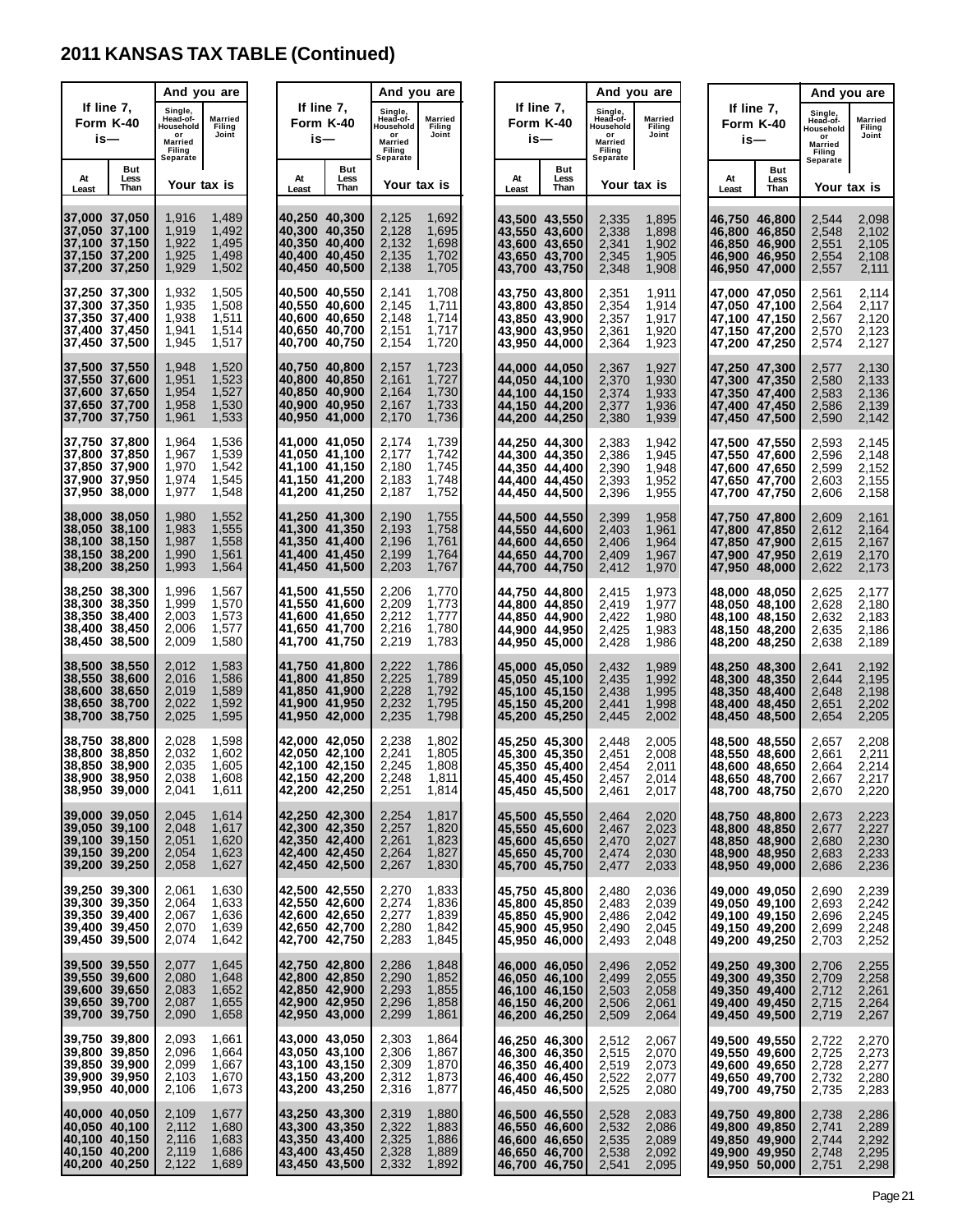|                                                      |                                          |                               | <b>TAX COMPUTATION SCHEDULES</b>    |                                  |                                                                     |                            |                                                                           |  |  |  |  |  |
|------------------------------------------------------|------------------------------------------|-------------------------------|-------------------------------------|----------------------------------|---------------------------------------------------------------------|----------------------------|---------------------------------------------------------------------------|--|--|--|--|--|
|                                                      | <b>SCHEDULE I - Married Filing Joint</b> |                               |                                     |                                  |                                                                     |                            |                                                                           |  |  |  |  |  |
| Taxable Income<br>If line 7 of your<br>Form K-40 is: | (a)<br>Enter amount<br>from line 7       | (b)<br>Subtraction<br>amount: | (c)<br>Subtract<br>(b) from $(a)$   | (d)<br>Multiplication<br>amount: | (e)<br>Multiply<br>$(c)$ by $(d)$                                   | (f)<br>Addition<br>amount: | <b>Tax</b><br>Add (e) and (f). Enter total<br>here and line 8, Form K-40. |  |  |  |  |  |
| $$0 - $30,000$                                       | \$                                       | \$0                           | \$                                  | 3.50% (.0350)                    | \$                                                                  | \$0                        | \$                                                                        |  |  |  |  |  |
| $$30,001 - $60,000$                                  | \$                                       | \$30,000                      | \$                                  | $6.25\%$ $(.0625)$               | \$                                                                  | \$1,050.00                 | \$                                                                        |  |  |  |  |  |
| \$60,001 and over                                    | \$                                       | \$60,000                      | \$                                  | $6.45\%$ (.0645)                 | \$                                                                  | \$2,925.00                 | \$                                                                        |  |  |  |  |  |
|                                                      |                                          |                               |                                     |                                  | SCHEDULE II - Single, Head of Household, or Married Filing Separate |                            |                                                                           |  |  |  |  |  |
| Taxable Income<br>If line 7 of your<br>Form K-40 is: | (a)<br>Enter amount<br>from line 7       | (b)<br>Subtraction<br>amount: | (c)<br>Subtract<br>$(b)$ from $(a)$ | (d)<br>Multiplication<br>amount: | (e)<br>Multiply<br>$(c)$ by $(d)$ .                                 | (f)<br>Addition<br>amount: | <b>Tax</b><br>Add (e) and (f). Enter total<br>here and line 8, Form K-40. |  |  |  |  |  |
| $$0 - $15,000$                                       | \$                                       | \$0                           | \$                                  | $3.50\%$ (.035)                  | \$                                                                  | \$0                        | \$                                                                        |  |  |  |  |  |
| $$15,001 - $30,000$                                  | \$                                       | \$15,000                      | \$                                  | $6.25\%$ $(.0625)$               | \$                                                                  | \$525.00                   | \$                                                                        |  |  |  |  |  |
| \$30,001 and over                                    | \$                                       | \$30,000                      | \$                                  | $6.45\%$ (.0645)                 | \$                                                                  | \$1,462.50                 | \$                                                                        |  |  |  |  |  |
|                                                      |                                          |                               |                                     |                                  |                                                                     |                            |                                                                           |  |  |  |  |  |

## **QUALIFYING INCOME WORKSHEET for the KANSAS FOOD SALES TAX REFUND**

**KEEP THIS WORKSHEET FOR YOUR RECORDS – DO NOT MAIL.** 

The income limit for the food sales tax refund is \$35,400. If you are a resident of Kansas and met the taxpayer status qualification (lines A, B and C of form K-40), then complete lines 1 through 14 of this worksheet to determine if you meet the qualifying income limitation. (If you are **not** required to file a federal return, complete COLUMN A. If you filed a federal Form 1040, 1040A or 1040EZ, complete COLUMN B.)

| Income. Enter the amounts received from the following sources:                                                                                                                        |                | <b>COLUMN A</b> |    | <b>COLUMN B</b> |
|---------------------------------------------------------------------------------------------------------------------------------------------------------------------------------------|----------------|-----------------|----|-----------------|
|                                                                                                                                                                                       | -1             |                 |    |                 |
|                                                                                                                                                                                       | $\overline{2}$ |                 |    |                 |
|                                                                                                                                                                                       | 3              |                 |    |                 |
|                                                                                                                                                                                       | $\overline{4}$ |                 |    |                 |
|                                                                                                                                                                                       | 5              |                 |    |                 |
|                                                                                                                                                                                       | 6              |                 |    |                 |
|                                                                                                                                                                                       | $\overline{7}$ |                 |    |                 |
| 8. Federal Adjusted Gross Income (FAGI). Column A filers: Enter the amount from line 7.<br>Column B filers: Enter the FAGI from Form 1040, 1040A, or 1040EZ.                          | 8              |                 | 8  |                 |
| 9. Modifications to Federal Adjusted Gross Income. Enter the net modifications from<br>line A19 of Kansas Schedule S. See Schedule S instructions. If amount is a negative figure,    | 9              |                 | 9  |                 |
| 10. Kansas Adjusted Gross Income. If line 9 is a positive amount, add lines 8 & 9 and enter<br>result. If line 9 is a negative amount, subtract line 9 from line 8, and enter result. | 10             |                 | 10 |                 |
| Addition to Income for Food Sales Tax Refund. Enter these amounts:                                                                                                                    |                |                 |    |                 |
| 11. Interest and dividends from U.S. obligations, such as interest received from U.S. Savings<br>Bonds, Treasury Notes, etc. (from line A9 of Kansas Schedule S, if applicable)       | 11             |                 | 11 |                 |
| 12. Exempt retirement benefits. Enter amounts from lines A8 & A12 of Schedule S, except any                                                                                           | 12             |                 | 12 |                 |
|                                                                                                                                                                                       | 13             |                 | 13 |                 |
| 14. QUALIFYING INCOME for the purpose of receiving a Food Sales Tax refund. Add lines                                                                                                 | 14             |                 | 14 |                 |

If line 14 is **MORE** than \$35,400, you **do not qualify** for the food sales tax refund. If line 14 is **LESS** than \$35,401, you meet the qualifying income limitation. If you qualify for the residency and taxpayer status (see page 8), then report the amount from line 14 of this worksheet on line D, front of Form K-40.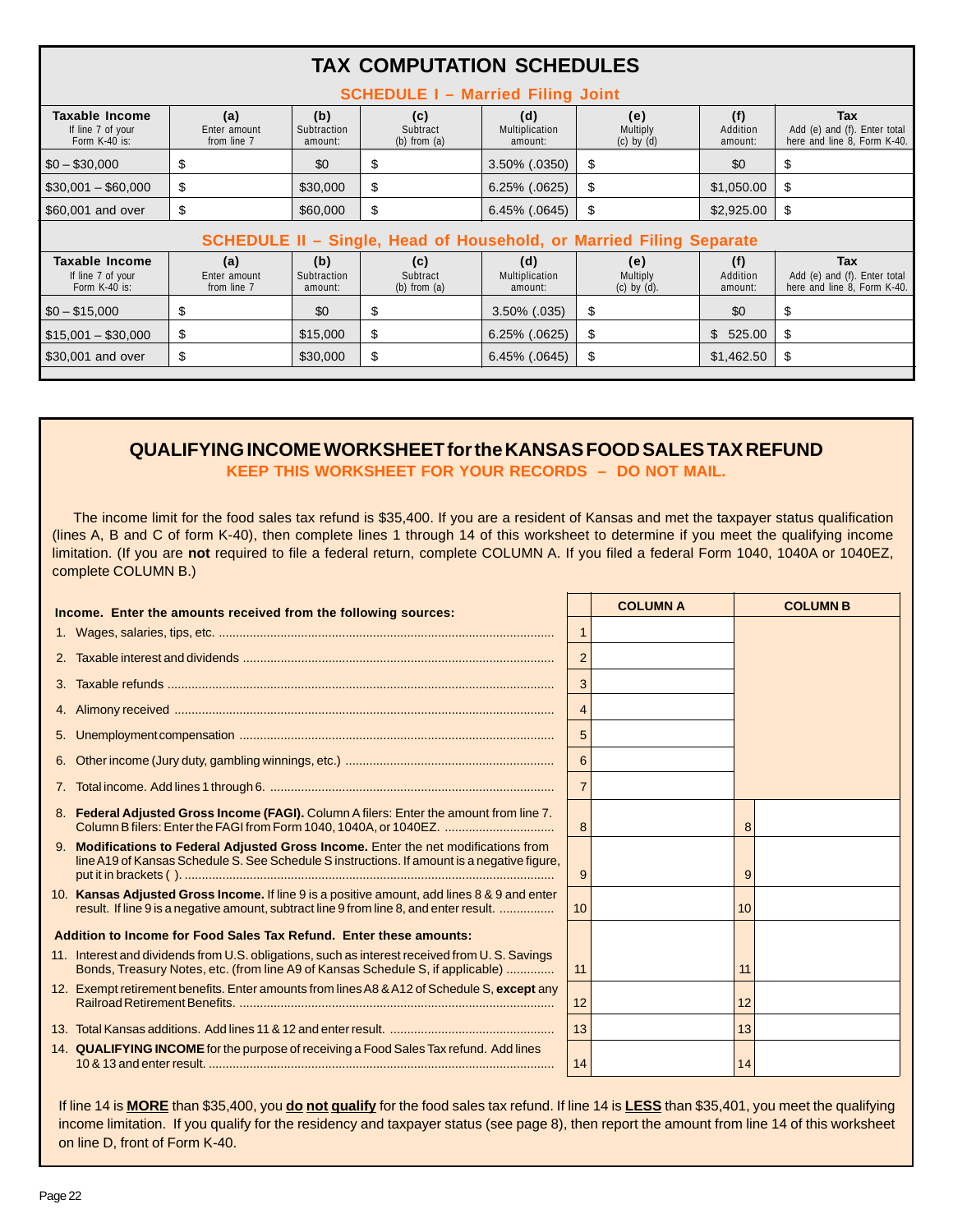## **KANSAS UNIFIED SCHOOL DISTRICTS AND COUNTY ABBREVIATIONS**

(Information furnished by the Kansas State Department of Education)

Enter on Form K-40 the school district number for the district **where you resided on December 31, 2011,** even though you may have moved to a different district since then. This list will assist you in locating your school district number. The districts are listed under the county in which the headquarters are located. Many districts overlap into more than one county, therefore, if you are unable to locate your school district in your home county, check the adjacent counties or call your county clerk or local school district office.

Valley Falls 338 Fowler 225 **Foundation Superintensity of Superintensity of Superintensity of Superintensity of Superintensity of Superintensity of Superintensity of Superintensity of Superintensity of the Schools 359 Mead** Remington-Whitewater 206 **MIAMI (MI) REPUBLIC (RP)** Belle Plaine 357 Victoria 432 Rock Hills 107 Pike Valley 426 Caldwell 360

Riverton 404 **FRANKLIN (FR) ROOKS (RO) WABAUNSEE (WB)** 

**BARTON (BT)**<br>
Ellinwood Public Schools 355 **DONIPHAN (DP) HASKELL (HS)** Durham-Hillsboro-Lehigh 410 Kaw Valley 321 Hoxie Community Schools 412<br>
Ellinwood Public Schools 355 Doniphan West Schools 111 Satanta 507 Goessel

Exercion 404 Central Heights 288 KINGMAN (KM) MORRIS (MR) Palco 269 Marchiosophe MARIS (WB)<br>CHEYENNE (CN) Central Heights 288 Cunningham 332 Morris County 417 Plainville 270 Mill Creek Valley 339<br>Cheylin 103 Wellsville 289

St. Francis Schools 297 West Franklin 287 **WALLACE (WA) KIOWA (KW)** Elkhart 218 **RUSH (RH)** Wallace County Schools 241 **CLARK (CA) GEARY (GE)** Haviland 474 Rolla 217 LaCrosse 395 Weskan 242 Ashland 220 Kiowa County 422 Geary County Schools 475 **NEMAHA (NM)** Otis-Bison 403

Minneola 219<br>
CLAY (CY)<br>
CLAY (CY)<br>
Clay Center 379<br>
Clay Center 379<br>
Clay Center 379<br>
Clay Center 379<br>
Clay Center 379<br>
Clay Center 379<br>
Clay Center 379<br>
Clay Center 379<br>
Clay Center 379<br>
Clay Center 379<br>
Clay Center 379<br>

**DISTRICT NAME & NUMBER DISTRICT NAME & NUMBER DISTRICT NAME & NUMBER DISTRICT NAME & NUMBER DISTRICT NAME & NUMBER DISTRICT NAME & NUMBER** 

Iola 257<br>
Marmiton Valley 256 Firard 248<br>
Marmiton Valley 256 Firard 248<br>
Marmiton Valley 256 Firard 248<br>
Crest 479 Pittsburg 250 HAMILTON (HM)<br>
Crest 479 Pittsburg 250 HARPER (HP) LOGAN (LG)<br>
Crest 479 Pittsburg 250 HARP

Rose Hill Public Schools 394<br>
CHASE (CS) Chase County 109 Central Plains 112 Blue Valley 229<br>
Chase County 284 Ellsworth 327 De Soto 232 Paola 368 Republic County 109 Conway Springs 3<br>
Chase County 284 Ellsworth 327 De Sot Gardner-Edgerton 231 **MITCHELL (MC) CHAUTAUQUA (CQ) FINNEY (FI)** Little River 444 Wellington 353 Cedar Vale 285<br>
Chautauqua County<br>
Chautauqua County<br>
Community 286<br>
Community 286<br>
Community 286<br>
CHEROKEE (CK)<br>
CHEROKEE (CK)<br>
CHEROKEE (CK)<br>
CHEROKEE (CK)<br>
CHEROKEE (CK)<br>
CHEROKEE (CK)<br>
CHEROKEE (CK)<br>
CHEROKEE (CK)<br>
CHE

Lebo-Waverly 243 Altoona-Midway 387 **LEAVENWORTH (LV)** Scott County 466 LeRoy-Gridley 245 **GRAY (GY)** Basehor-Linwood 458 **NORTON (NT)** Fredonia 484

Maria Maria (MS) Maria (MS) Wamego 320 SMITH (SM) Troy Public Schools 429 HODGEMAN (HG) MARSHALL (MS) Wamego 320 SMITH (SM) SMITH (SM)<br>
Fort Scott 234 DOUGLAS (DG) Jetmore 227 Marysville 364 PRATT (PR) Smith Center 237<br>
Un

**BROWN (BR)**<br>
Eudora 491<br>
South Brown County 430<br>
Hiawatha 415<br>
Hiawatha 415<br>
EDWARDS (ED)<br>
EDWARDS (ED)<br>
EDWARDS (ED)<br>
EDWARDS (ED)<br>
Royal Valley 337<br>
North Jackson 335<br>
North Jackson 335<br>
McPHERSON (MP)<br>
Canton-Galva 419

FINE VALUE AND THE PERSON CONSULTED THE VALUE OF THE VALUE VALUE VALUE VALUE VALUE VALUE VALUE VALUE VALUE VALU<br> **ELLSWORTH (EW) JOHNSON (JO)** Osawatomie 367 Republic County 109 Conway Springs 356<br>
Central Plains 112 Blu

**KEARNY (KE)** Cherryvale 447<br>Deerfield 216 **Coffeyville 445 CHEROKEE (CK)** Bucklin 459 Bucklin 459 Bucklin 159 Blue Valley 384 Golden Plains 316 Baxter Springs 508 Dodge City 443 Manhattan-Ogden 383 **TREGO (TR)** Columbus 493 Deerfield 216 Coffeyville 445 Spearville 381 Riley County 378 WaKeeney 208 Galena 499 Lakin 215 Independence 446

**COFFEY (CF)** Dighton 482 Southeast of Saline 306 **GRANT (GT)** Western Plains 106 Healy Public Schools 468 **WILSON (WL)** Ulysses 214 Ness City 303 **SCOTT (SC)** Burlington 244

Cimarron-Ensign 102 **SEDGWICK (SG)** Neodesha 461 Easton 449 Northern Valley Schools 212 **COMANCHE (CM)** Copeland 476 Cheney 268 Copeland 476 Fort Leavenworth 207 Norton Community Schools 211 Cheney 268 W**OODSON (WO)**<br>Clearwater 264 Meads and the state of the state of the Meads of the Meads of the Meads of the Meads of the team COWLEY (CL)<br>
Montezuma 371 Lansing 469 COS COS DEPby 260<br>
Arkansas City 470 GREELEY (GL) Tonganoxie 464 Burlingame Public Schools 454 Goddard 265 WYANDOTTE (WY)<br>
Central 462 Greeley County Schools 200 LINCOLN (LC) Marais D Udall 463 **GREENWOOD (GW)** Lincoln 298 Osage City 420 Mulvane 263 Piper-Kansas City 203<br>Winfield 465 Eureka 389 Sylvan Grove 299 Santa Fe Trail 434 Renwick 267 Turner-Kansas City 203

**COUNTY & ABBREVIATION COUNTY & ABBREVIATION COUNTY & ABBREVIATION COUNTY & ABBREVIATION COUNTY & ABBREVIATION COUNTY & ABBREVIATION** 

**ALLEN (AL) CRAWFORD (CR)** Hamilton 390 **LINN (LN) OSBORNE (OB)** Valley Center Public Humboldt 258 Cherokee 247 Madison-Virgil 386 Jayhawk 346 Osborne County 392 Schools 262

Augusta 402<br>
Augusta 402<br>
Bluestem 205 Elk Valley 283 McLouth 342 McLouth 342<br>
Circle 375 West Elk 282 Oskaloosa Public Schools 341 Smoky Valley 400 Haven Public Schools 312 Hugoton Public Schools 210<br>
Circle 375 West Elk

Turner-Kansas City 202

Page 23